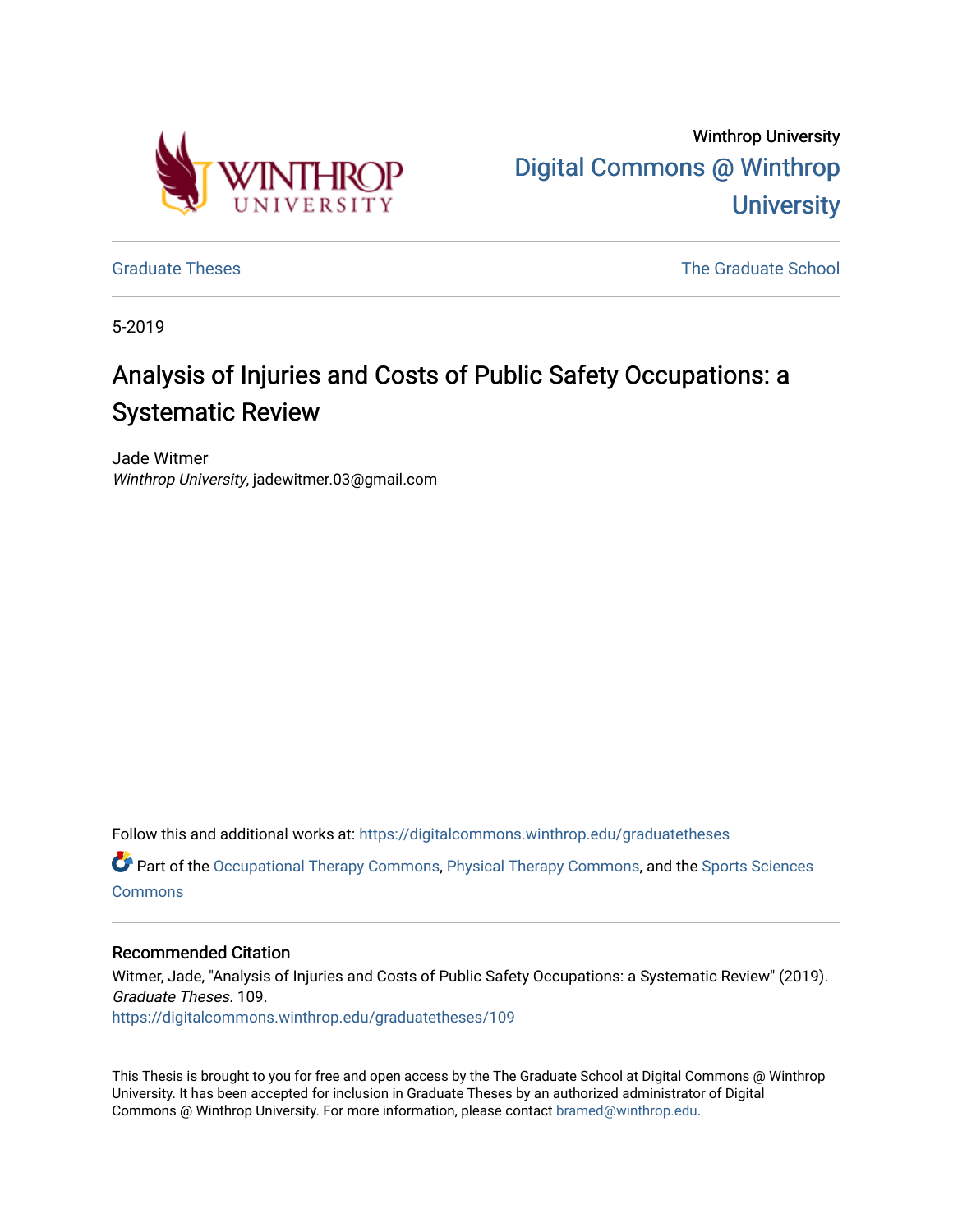To the Dean of the Graduate School:

We are submitting a thesis written by Jade Witmer entitled Analysis of

Injuries and Costs of Public Safety Occupations: A Systematic Review.

We recommend acceptance in partial fulfillment of the requirements for the degree of Master of Science in Sport and Fitness Administration.

Dr. Alice McLaine, Thesis Adviser

Martha Dettl-Rivera, Committee Member

\_\_\_\_\_\_\_\_\_\_\_\_\_\_\_\_\_\_\_\_\_\_\_\_\_\_\_\_\_\_\_\_\_\_

\_\_\_\_\_\_\_\_\_\_\_\_\_\_\_\_\_\_\_\_\_\_\_\_\_\_\_\_\_\_\_\_\_

\_\_\_\_\_\_\_\_\_\_\_\_\_\_\_\_\_\_\_\_\_\_\_\_\_\_\_\_\_\_\_\_\_\_

Kayla Major, Committee Member

Dr. Marshall Jones, Dean, College of Education

Jack E. DeRochi, Dean, Graduate School

\_\_\_\_\_\_\_\_\_\_\_\_\_\_\_\_\_\_\_\_\_\_\_\_\_\_\_\_\_\_\_\_\_\_

\_\_\_\_\_\_\_\_\_\_\_\_\_\_\_\_\_\_\_\_\_\_\_\_\_\_\_\_\_\_\_\_\_\_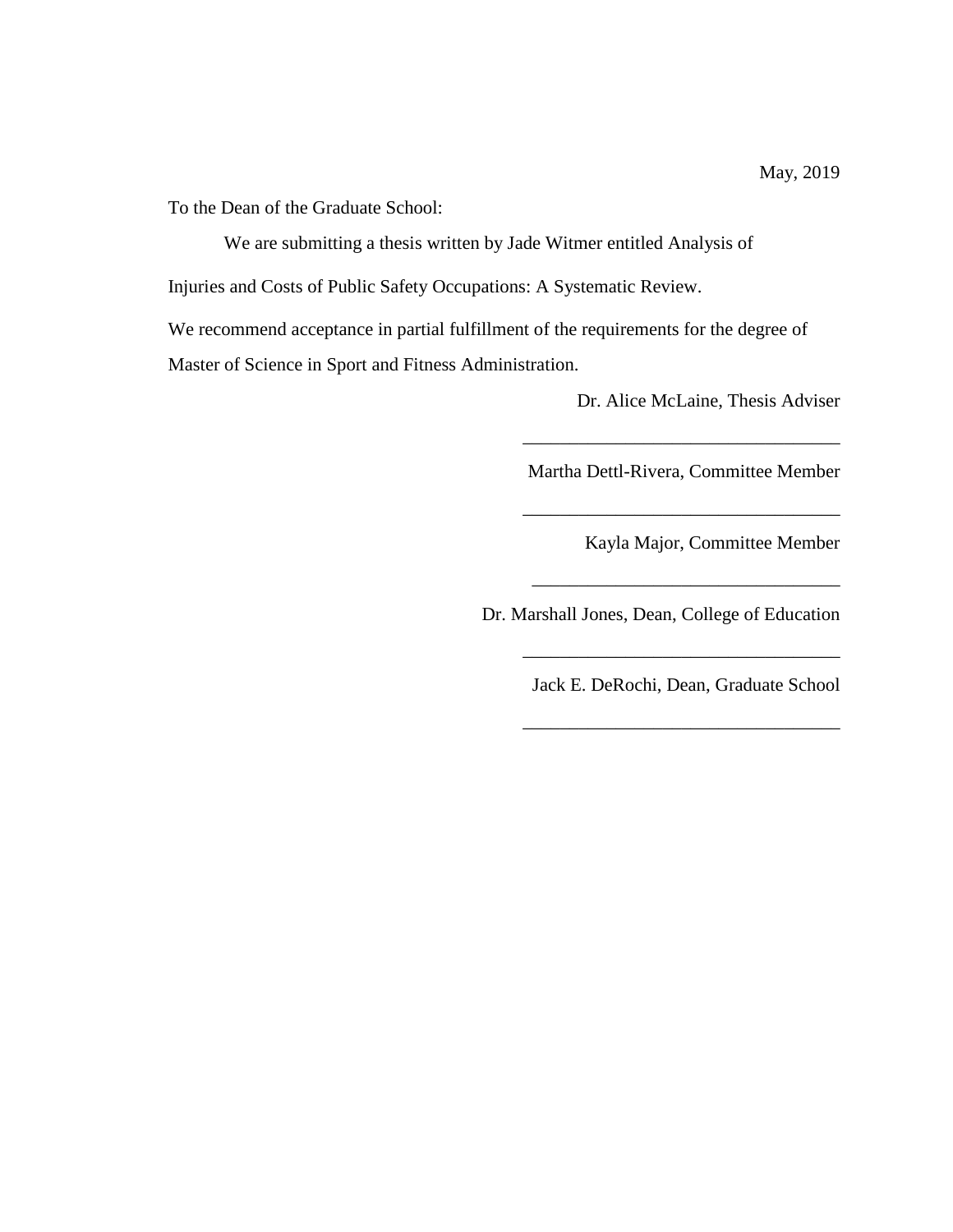# ANALYSIS OF INJURIES AND COSTS OF PUBLIC SAFETY OCCUPATIONS: A SYSTEMATIC REVIEW

A Thesis presented to the faculty

Of the Richard W. Riley College of Education

In partial fulfillment

Of the requirements for the degree

Of Master of Science

In Sport and Fitness Administration

May 2019

Jade Witmer

Winthrop University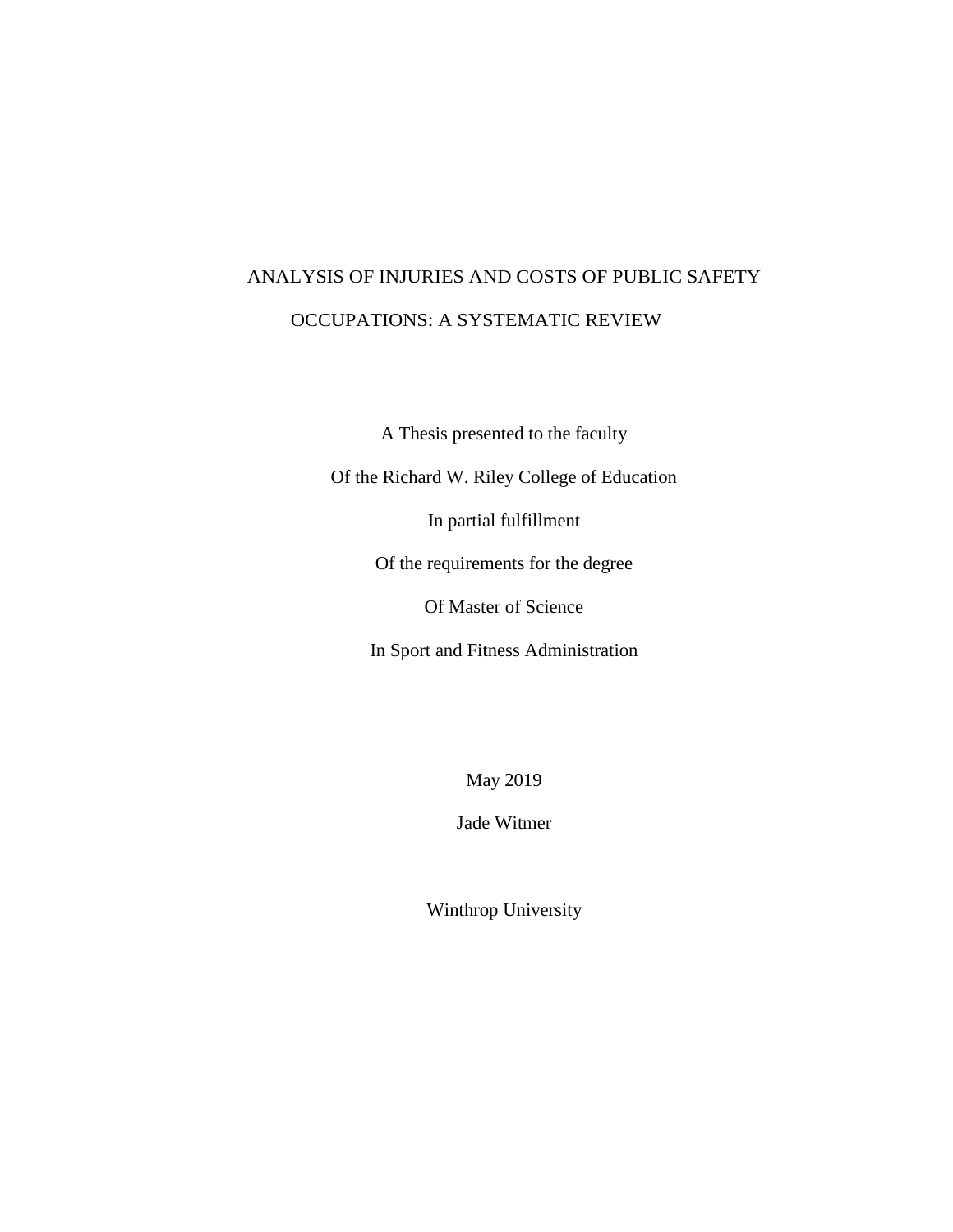#### **Abstract**

Public safety occupations, such as firefighters and law enforcement, perform physically demanding tasks in unpredictable environments with additional external loads putting them at risk for sustaining a musculoskeletal injury while on duty. The goal of this systematic review was to address the incidence of musculoskeletal injuries and costs related to those in the public safety occupations of firefighting and law enforcement. A systematic search of four databases using key search terms was conducted to identify potentially relevant studies. Using predetermined inclusion and exclusion criteria, a total of 11 studies were extracted and evaluated. Amongst both law enforcement officers and firefighters, the most common musculoskeletal injury sustained was sprains or strains at 17%-47% and 38%-73% respectively. The average cost per insurance claim for firefighters was between \$5,100-\$5,300 and the mean workers' compensation cost for each injury sustained by a law enforcement officer was \$484. Because of the different organization and classification of variables across studies, caution should be used when extrapolating data from this review.

**Keywords**: police, law enforcement; firefighter; injury, musculoskeletal injury, costs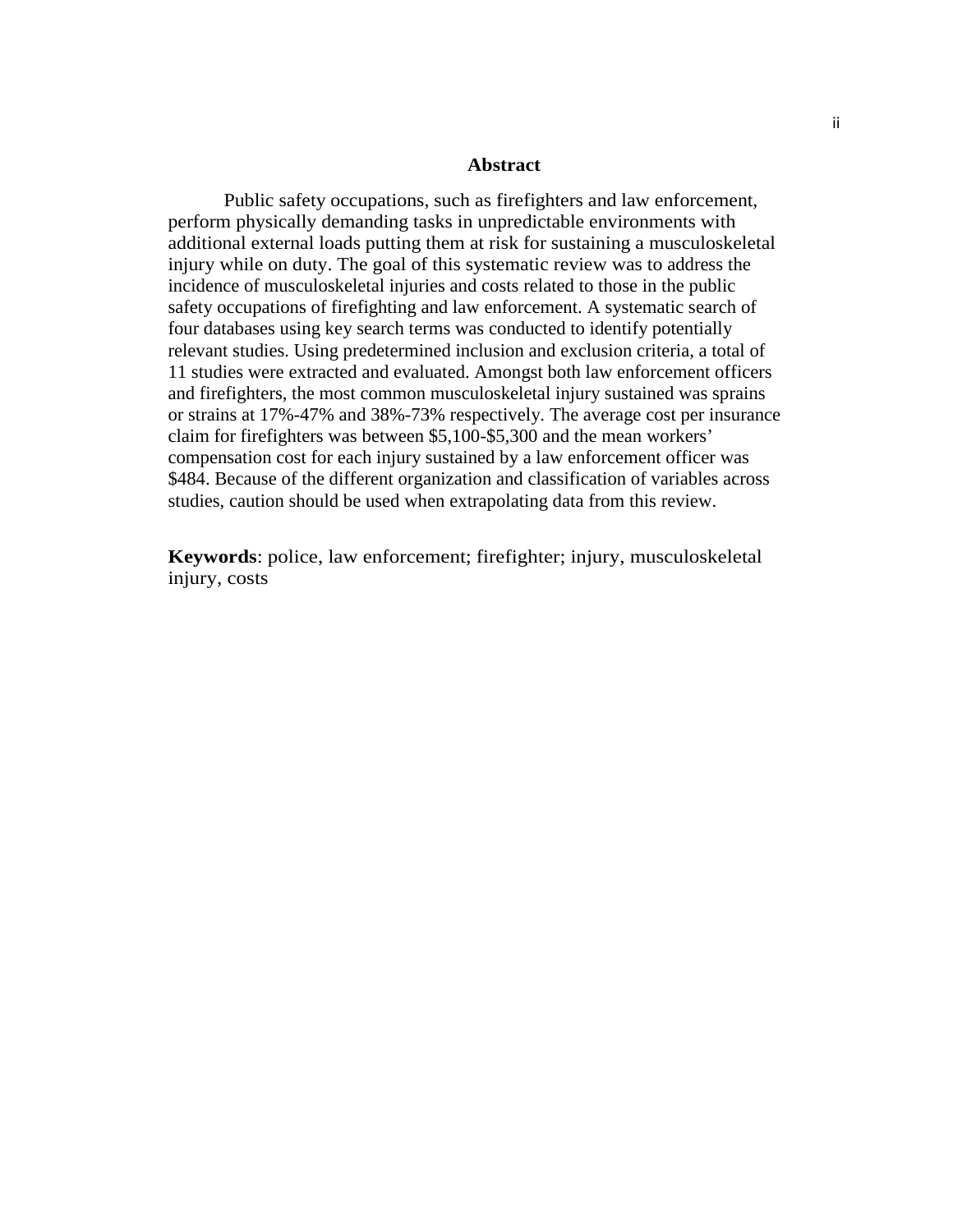### **Table of Contents**

| Musculoskeletal Injuries and Associated Costs in Firefighters12  |  |
|------------------------------------------------------------------|--|
| Musculoskeletal Injuries and Associated Costs in Law Enforcement |  |
|                                                                  |  |
|                                                                  |  |
|                                                                  |  |
|                                                                  |  |
|                                                                  |  |
|                                                                  |  |
|                                                                  |  |

|--|--|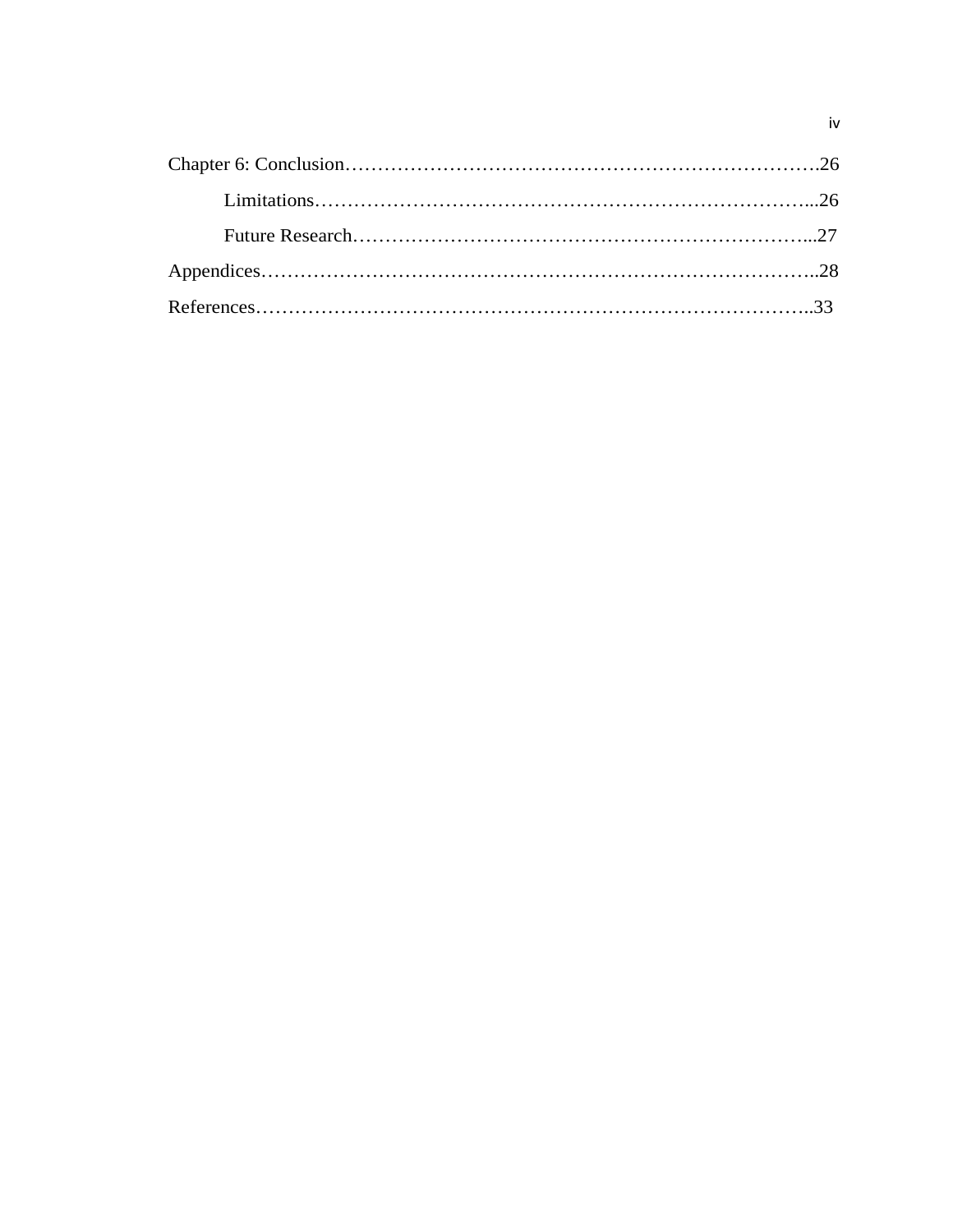## **List of Figures**

| <b>Figures</b>                                                   |  |
|------------------------------------------------------------------|--|
|                                                                  |  |
|                                                                  |  |
|                                                                  |  |
|                                                                  |  |
| 5 Mechanisms of Injuries Sustained by Law Enforcement Officers17 |  |
|                                                                  |  |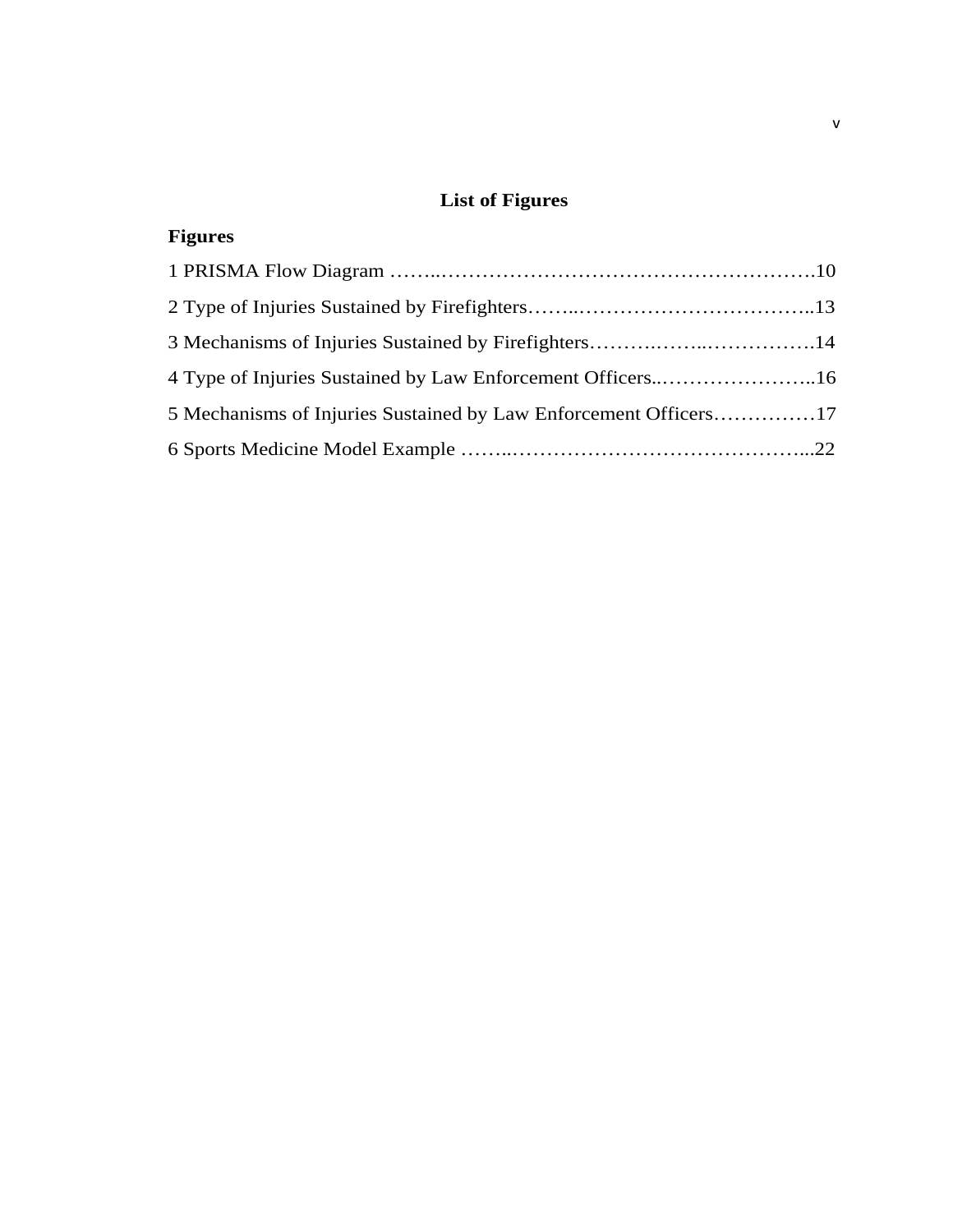#### **Chapter 1: Introduction**

Public safety occupations include firefighters, law enforcement officers, and emergency medical services (EMS) who participate in strenuous physical activity and display tireless mental determination. These individuals perform physically demanding tasks such as running, jumping, carrying, and lifting daily. These physical tasks are common in most occupations; however, those in public safety occupations perform these tasks while wearing several pounds of extra equipment under extreme duress with their life at risk. The additional external load influences task performance, limits range of motion, impairs balance, alters gait patterns, and affects posture in unpredictable environments that can lead to an injury (Bock, Stierli, Hinton & Orr, 2015).. An average of 88,000 firefighters and 100,000 police officers sustain occupational injuries or illnesses each year due to hazards and physical demands they are exposed to daily (LaTourrette, Loughran, & Seabury, 2008). Musculoskeletal injuries represent 59% and 64% of firefighter and police officer injuries respectively, comprising most of the occupational injuries or illnesses sustained by police officers and firefighters (LaTourrette et al., 2008).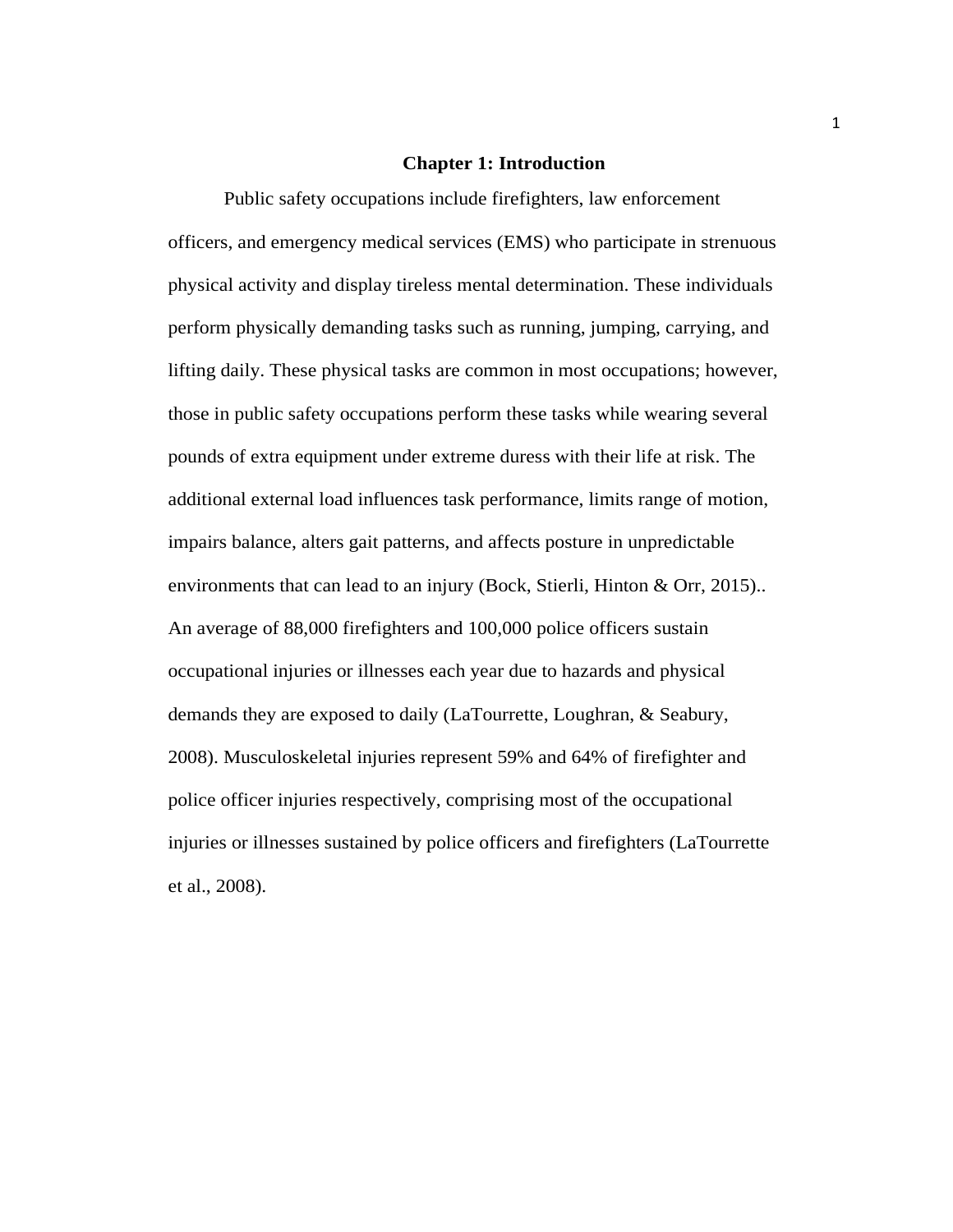#### **Chapter 2: Literature Review**

#### **Musculoskeletal Injuries**

Musculoskeletal injuries are injuries occurring to a muscle, tendon, ligament, bone, or joint within the body (Hillman & Perrin, 2012). All these structures can withstand external loads and force (Prentice, 2014). However, when the external load exceeds a certain point, called the yield point, deformation can result in injuries such as strains, sprains, fractures, and dislocations (Prentice. 2014). Strains and sprains are a specific type of musculoskeletal injuries that, according to the research, makes up the majority of the injuries public safety occupations sustain (Brandl & Stroshine, 2012; LaTourrette et al., 2008; Lyons et al., 2017; Seabury & McLaren, 2012). Strains are a stretch, tear, or rip in the muscle or its tendon which can occur from over stretching or from a contraction with too much resistance (Prentice, 2014). There are different severities of strains; but regardless, the time it takes to properly heal a strain is lengthy, especially if the muscle is continuously placed under external stress (Prentice, 2014). For example, a hamstring strain takes an average of six to eight weeks to completely heal (Prentice, 2014). If an individual from a public safety occupation decides to return to work and continues to put the injured muscles under external stress, then the recovery time for the individual is extended (Alvar, Sell, & Deuster, 2017).

A sprain occurs when external forces are applied to a joint in which the joint moves beyond its normal limits and causes damage to the ligament (Prentice, 2014). Like a strain, the severity of a sprain can be classified on a graded scale.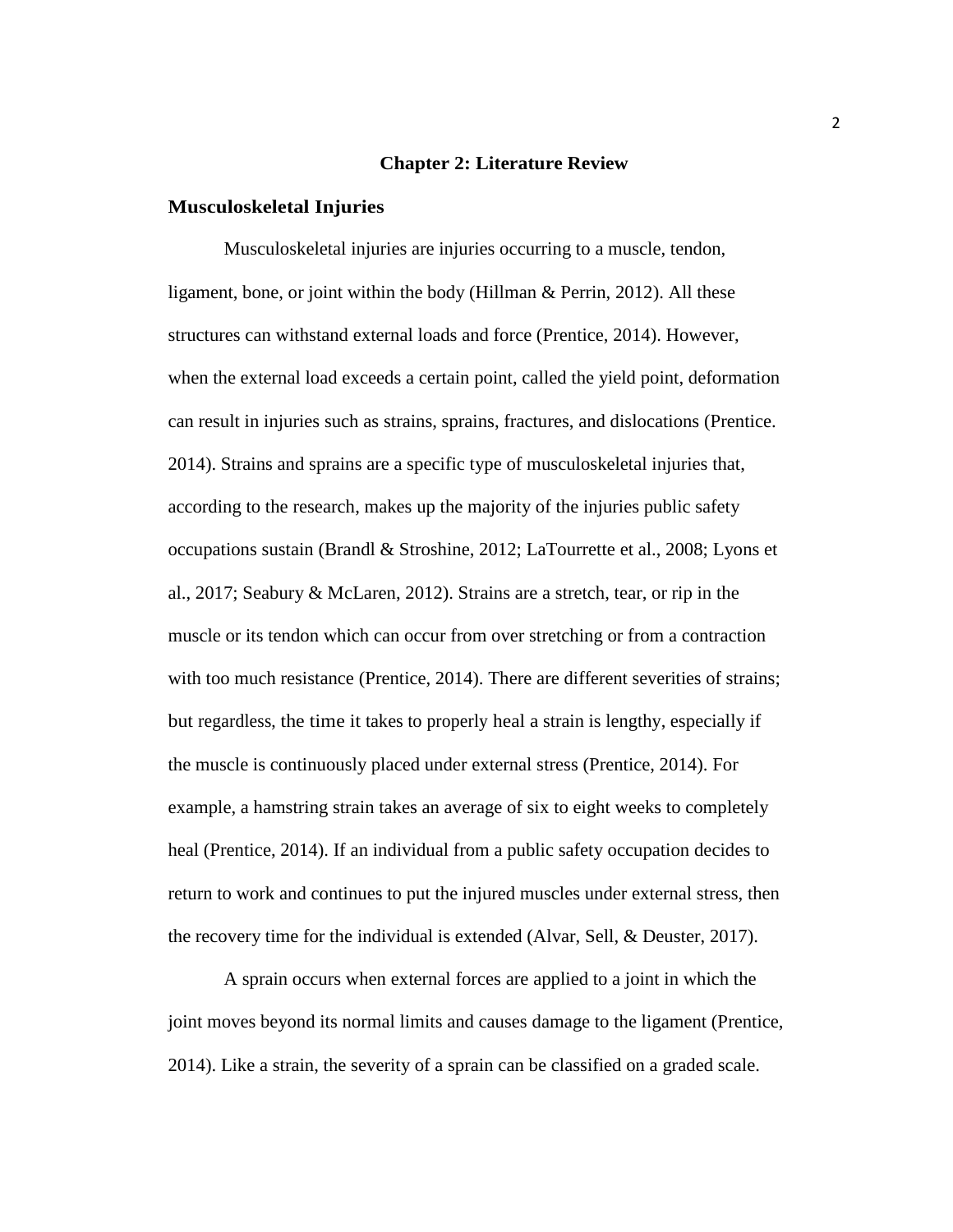Because of the limited blood supply present in ligaments, sprains can take a long time to heal (Prentice. 2014). The average recovery time from a sprain depends on its severity. A grade 1 sprain may heal in two weeks; however, a grade 3 sprain typically requires surgery (Prentice, 2014). The higher the grade of the sprain, the greater the severity of the damage to the ligament (Prentice, 2014). There are multiple factors that may cause a firefighter or law enforcement officer to sustain a sprain or strain. In addition to the external load worn by law enforcement officers and firefighters, the physical duties they perform can put them at risk.

#### **Law Enforcement Officers**

The high injury rate among law enforcement officers (LEOs) can be attributed to multiple factors. The duties of LEOs are composed of 80-90% sedentary activity that shift rapidly into a full-exertion pursuit, ending with an attempt to restrain a noncompliant offender all while wearing weighted gear of an average of 25 pounds. (Bock et al., 2015; Boyce et al., 2008; Lyons et al., 2017). Other dynamic tasks that leads to any injury include lifting, climbing, carrying, dragging, pushing, pulling, and fighting in unfamiliar and unpredictable environments (Bock et al. 2015). These physical tasks are typically performed under high stress situations with little to no warning, which can increase their risk of injury (Alvar, Sell, & Deuster, 2017). However, such tasks are not the only risk of injury to law enforcement officers. The extended periods of sitting, wearing duty belts and vests, and looking at mobile data terminals cause frequent discomfort and pain in the low back and spine (Williams &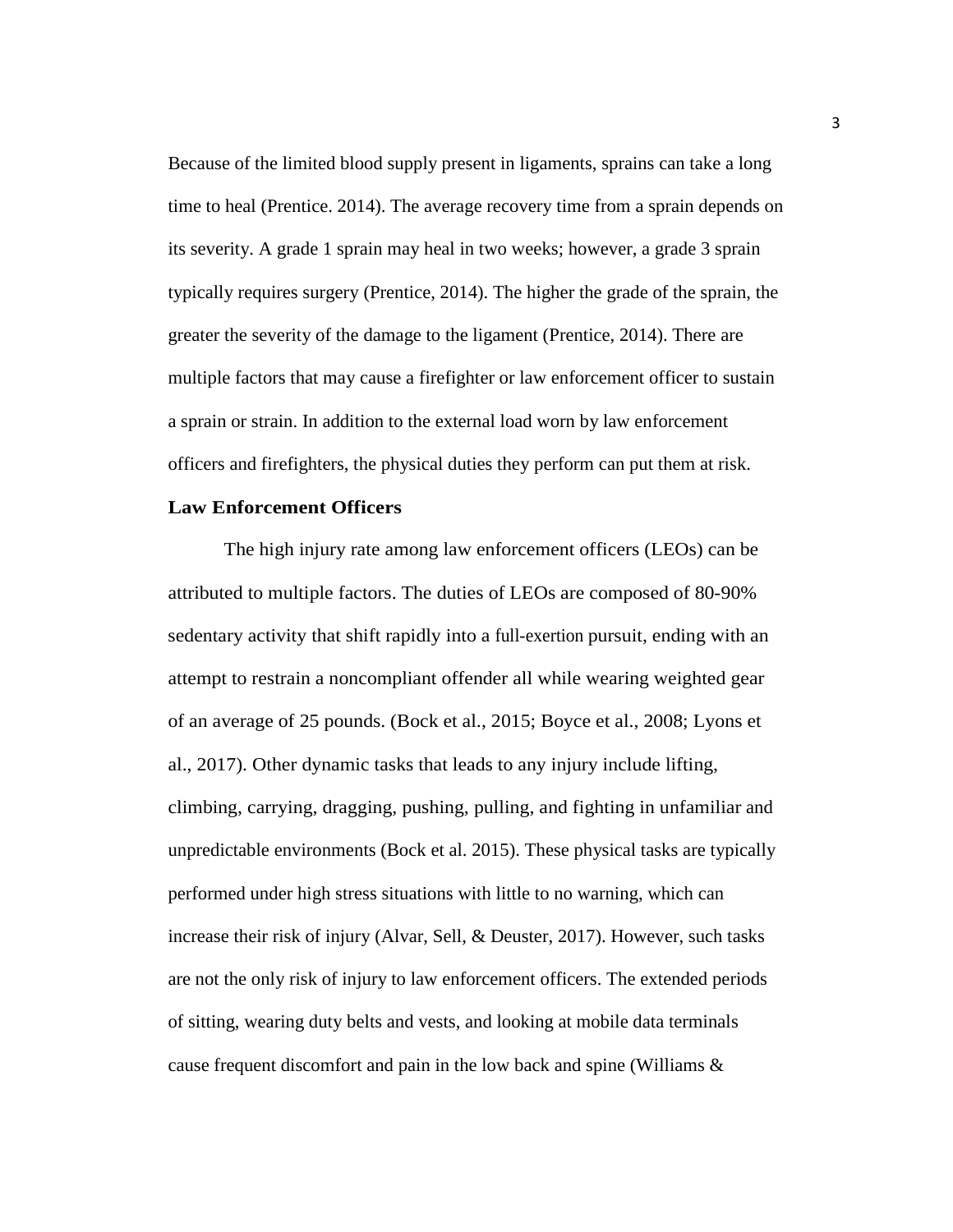Ramsey, 2017).

#### **Firefighters**

The physical demands of firefighters are like those of LEOs, but the specific duties are slightly different. Firefighters are required to carry victims and ladders, to scale barriers, to climb stairs, and to crawl through obstacles all while wearing gear that weighs on average 45 pounds (Boyce et al, 2008). Firefighters typically perform these duties while exposed to hazardous situations and variable conditions such as unstable structures, uncontrolled fires, chemical spills, and gas leaks (LaTourrette et al., 2008). Unpredictable, prolonged periods of rest are an injury risk factor for firefighters because they could be called to perform any number of these tasks with minimal physical preparation (Boyce et al.,2008). The lack of preparation prior to responding to an emergency in which firefighters wear heavy equipment can lead to injury. Sprains, strains, muscular pain, fractures, and dislocations account for 60% of injuries sustained by firefighters (LaTourrette et al., 2008). Wounds and bruises comprise 20% of injuries while smoke inhalation and burns contribute to only 10% of injuries (LaTourrette et al., 2008). According to the Bureau of Labor Statistics, because of the physically demanding nature of their duties, it can take firefighters twice as long to return to work compared to an individual working in an industrial or private setting (Seabury & McLaren, 2012). This extended period spent away from work is more money the employer must spend in workers' compensation as well as money lost from a decrease in productivity (Larson, Renier, & Konowalchuk,, 2011).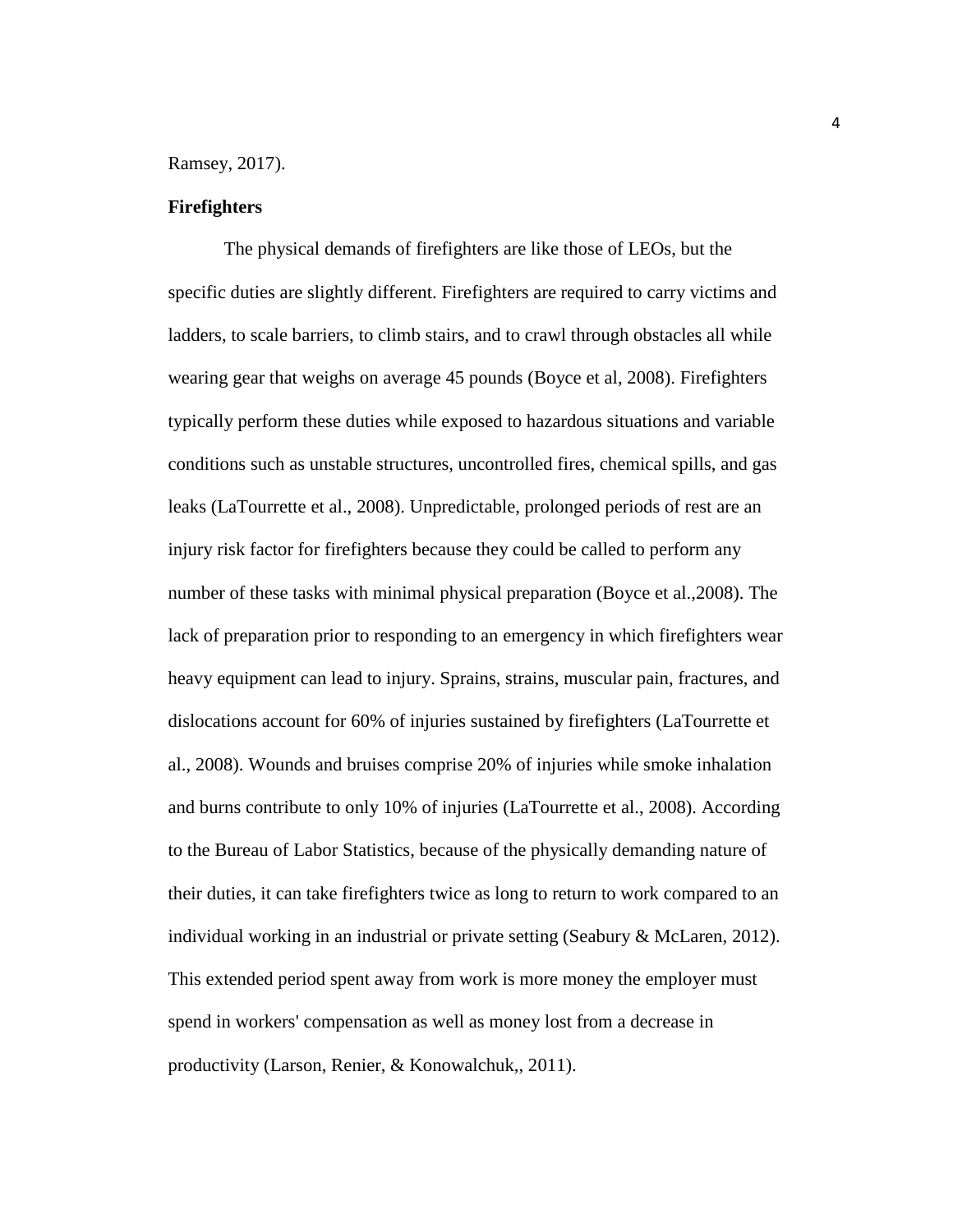#### **Costs of Musculoskeletal Injuries**

With the large number of individuals in public safety occupations that sustain injuries, the cost of injuries adds up quickly for the employer. The average cost of medical treatment for sprains and strains is \$3,175 per injury before insurance is applied (Misra, 2014). Not only are medical costs for the initial doctors' appointment a factor, but so are follow up appointments, including surgery or physical therapy, workers' compensation for any lost workdays due to the injury, and costs to the employer in lost overall production. Costs per injury sustained by a law enforcement officer can range from \$2,500 - \$12,000 (Lyons, Radbum, Orr, & Pope, 2017) and injuries sustained by a firefighter can range from \$5,000 - \$9,000 (Walton, Conrad, Furner, & Samo, 2003) depending on the location and severity of the injury. In a society where high productivity and efficiency at low costs is ideal for success in organizations, it is important for employers to search for ways in which to maintain a healthy workforce, especially when a job has a high risk of injury due to such physically demanding tasks (Larson et al., 2011).

The frequency of the occurrence of musculoskeletal injuries has an impact on costs associated with these injuries. Treating and rehabilitating the injuries properly allows for a decreased recovery time, which enables individuals in public safety occupations to return to work in a timely manner (Lyons et al., 2017). By treating and rehabilitating injuries properly, an employer can save money by decreasing the amount of worker's compensation owed to the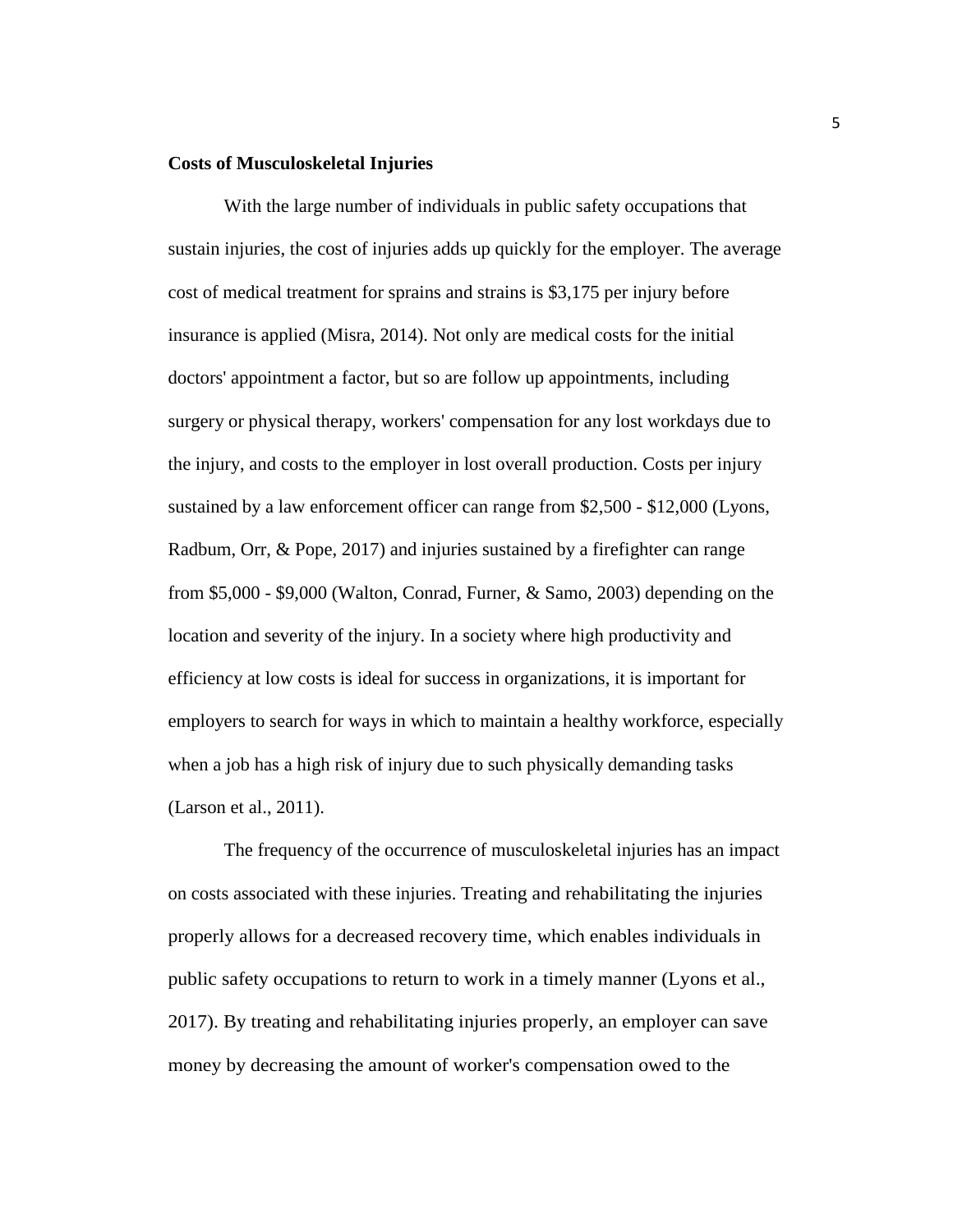employee, decreasing lost overall productivity and decreasing rate of reinjury (Zimmerman, 1993). There is limited literature that analyzes the number of musculoskeletal injuries sustained by law enforcement officers or firefighters in addition to the costs related to those injuries. The purpose of this review is aimed to bridge the gap in the literature by addressing the incidence of musculoskeletal injuries cost related to those musculoskeletal injuries in the public safety occupations of firefighting and law enforcement. Based on this review, possible injury prevention programs will be proposed.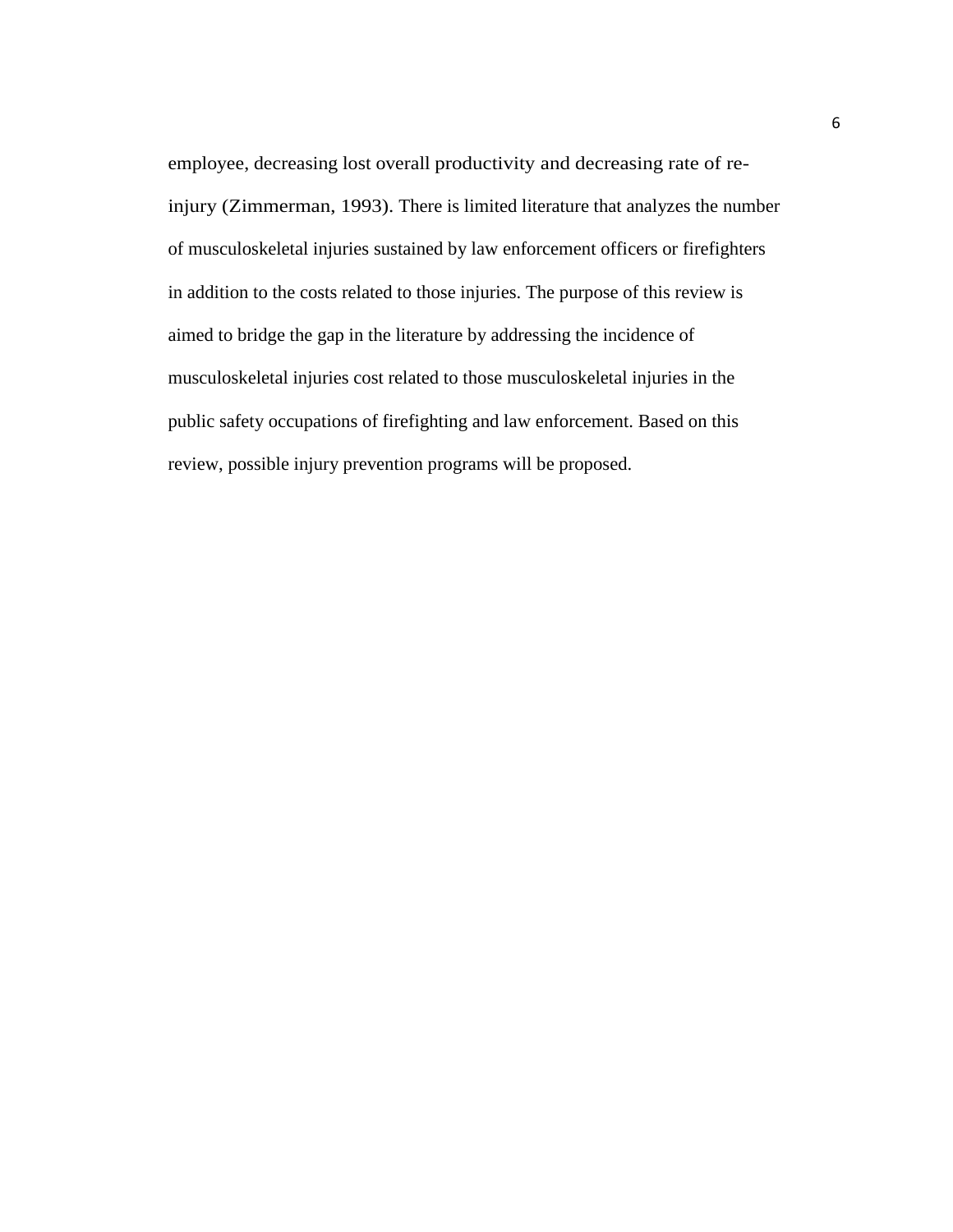#### **Chapter 3: Methods**

#### **Search Strategy**

A literature search was conducted in the spring of 2019 using a southeastern university's online databases including PubMed, Cochrane Database of Systematic Reviews, EBSCOhost, and WorldCat. The following search terms were developed and used in each database for the online search: (*law enforcement* OR *police*) AND (*injury*); (*law enforcement* OR *police*) AND (*musculoskeletal injury*); (*law enforcement* OR *police*) AND (*workers' compensation*); (*law enforcement* OR *police*) AND (*insurance claims*); (*law enforcement* OR *police*) AND (*costs*); (*firefighter*) AND (*injury*); (*firefighter*) AND (*musculoskeletal injury*); (*firefighter*) AND (*workers' compensation*); (*firefighter*) AND (*insurance claims*); (*firefighter*) AND (*costs*). An additional manual search was performed of references of selected articles that met the inclusion criteria that may not have been included in the search of electronic databases.

**Bias.** Throughout the study, search bias and duplication bias were limited. Search criteria were kept broad to be more inclusive of studies. Duplicates were removed during the first line of screening to limit duplication bias. Prior to screening articles, the inclusion and exclusion criteria were established to limit inclusion criteria bias. Only one author (J.W.) screened and reviewed the articles. This systematic review had no external funding source.

**Inclusion criteria.** After performing the electronic database search, the studies were examined for inclusion criteria. Studies were included if they met all of the following criteria: (i) the study population involved firefighters or law enforcement officers in the United States; (ii) one of the variables studied was musculoskeletal injuries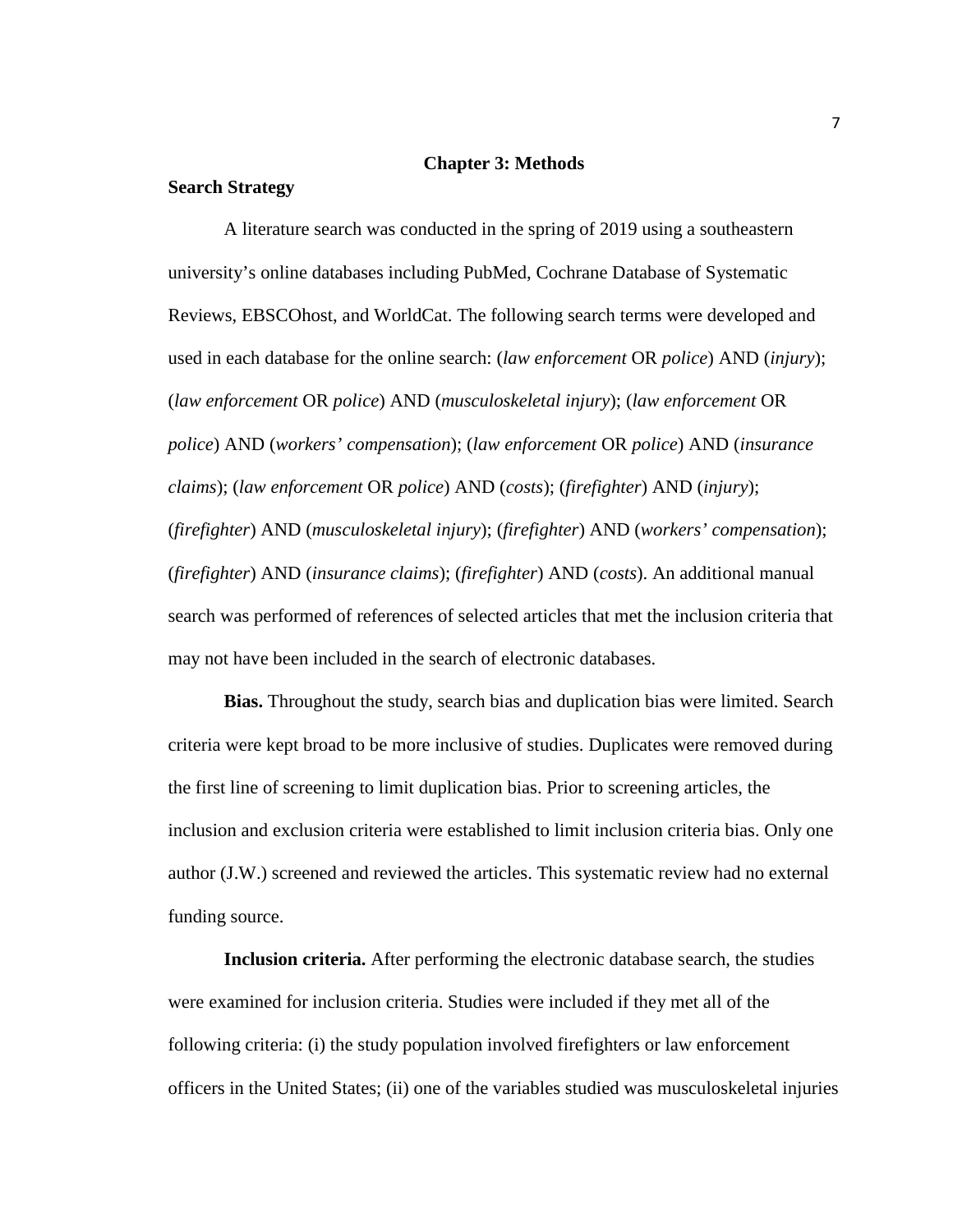sustained by firefighters or law enforcement officers; (iii) one of the variables studied was the cost of musculoskeletal injuries sustained by firefighters or law enforcement officers (including workers' compensation or insurance claims); (iv) the article was published in 1990 or later; (v) the full article was available; and (vi) the article was written in English.

Musculoskeletal injuries included injuries that were sustained to muscle, tendon, ligament, or bone. General medical illnesses, such as cardiorespiratory conditions, cancer, etc., were excluded from the study. Articles discussing costs related to musculoskeletal injuries included workers' compensation, insurance claims, total medical costs, or a combination of the three. Workers' compensation is classified as the reimbursement of expenses such as lost wages and medical treatment for workers who sustained an injury while on duty (Witt, Bunn, & Slavova, 2018). Insurance claims refers to the amount of money paid by the insurance company to the medical provider regarding medical costs incurred from injuries sustained while on duty (Holloway-Beth, Forst, Freels, Brandt-Rauf, & Friedman, 2016). Total costs include worker's compensation, insurance claims, as well as any out-of-pocket costs paid by the individual that sustained the injury.

**Exclusion Criteria**. Studies were excluded from the study if they had any of the following criteria: (i) one of the variables did not include musculoskeletal injuries sustained by law enforcement officers or firefighters; (ii) one of the variables did not include costs associated with musculoskeletal injuries sustained by law enforcement officers or firefighters; (iii) study population included firefighters or law enforcement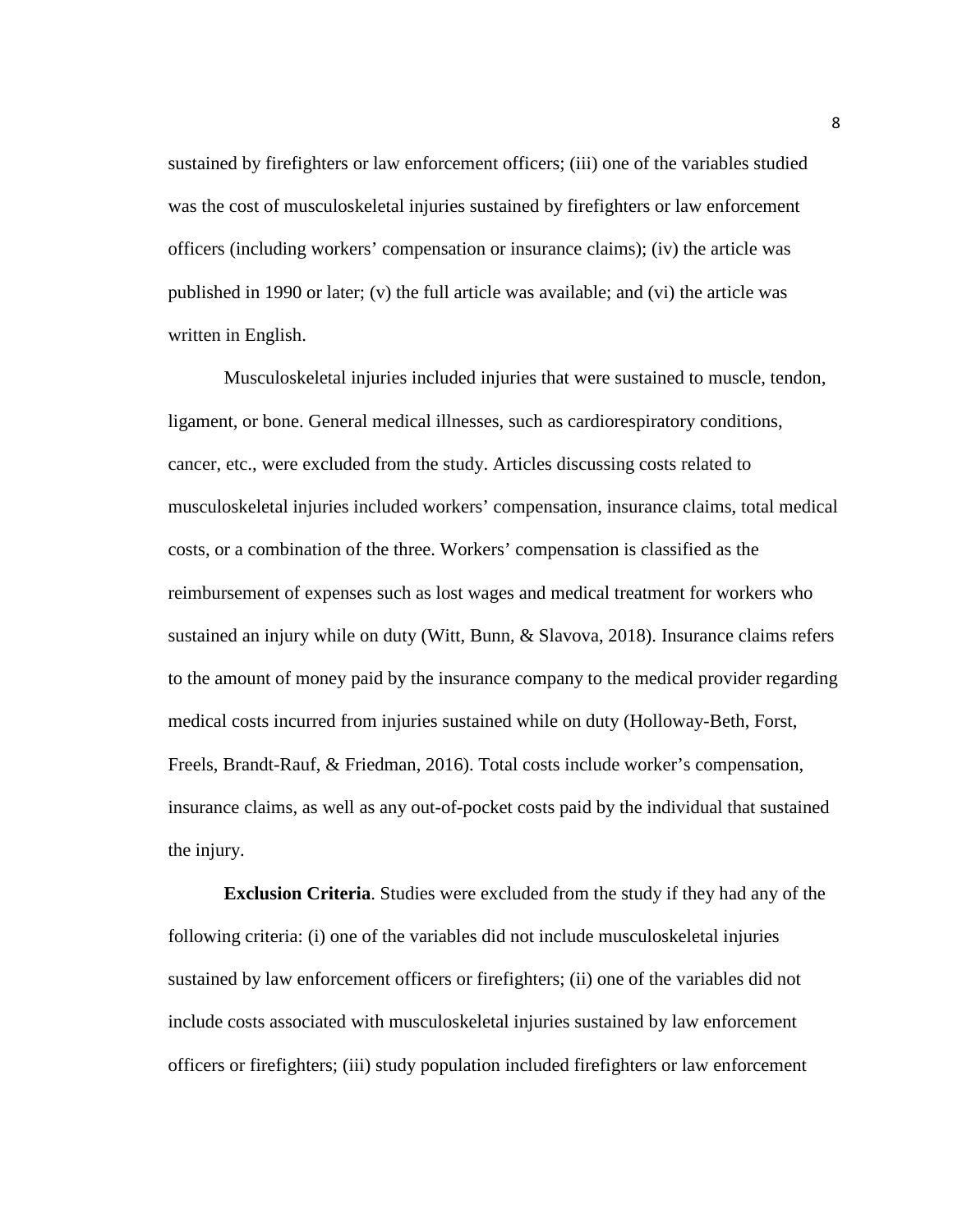officers outside of the U.S.; (iv) the full article was not available; (v) study was not published in English; (vi) study was published prior to 1990.

#### **Data Collection**

After performing the electronic search, EndNote (Clarivate Analytics, 2018) was used to remove duplicates initially before the screening process began. EndNote is a downloadable program that manages bibliographic information and produced by Clarivate Analytics. The title and abstract of the articles identified in the initial search were screened by the researcher using the inclusion criteria to determine if the article could be included for the review and to be analyzed further. Full text articles were examined in detail for inclusion criteria. Articles in which full text could not be obtained were excluded from the study. A manual search of bibliographies was performed on articles that met the inclusion criteria to search for articles that may have been missed during the electronic search. These studies were then examined for inclusion criteria to determine if they could be used for this study.

#### **Data Analysis**

The Preferred Reporting Items for Systematic Reviews and Meta-Analysis (PRISMA) guidelines were used to aid this review (See Figure 1). The studies selected to be included in the review were each analyzed by the Oxford Center of Evidence-Based Medicine Level of Evidence to determine the strength of recommendation (See Table 1). Understanding the level of evidence for each article demonstrates the validity of each study. This, in turn, validates the accuracy of the data being presented.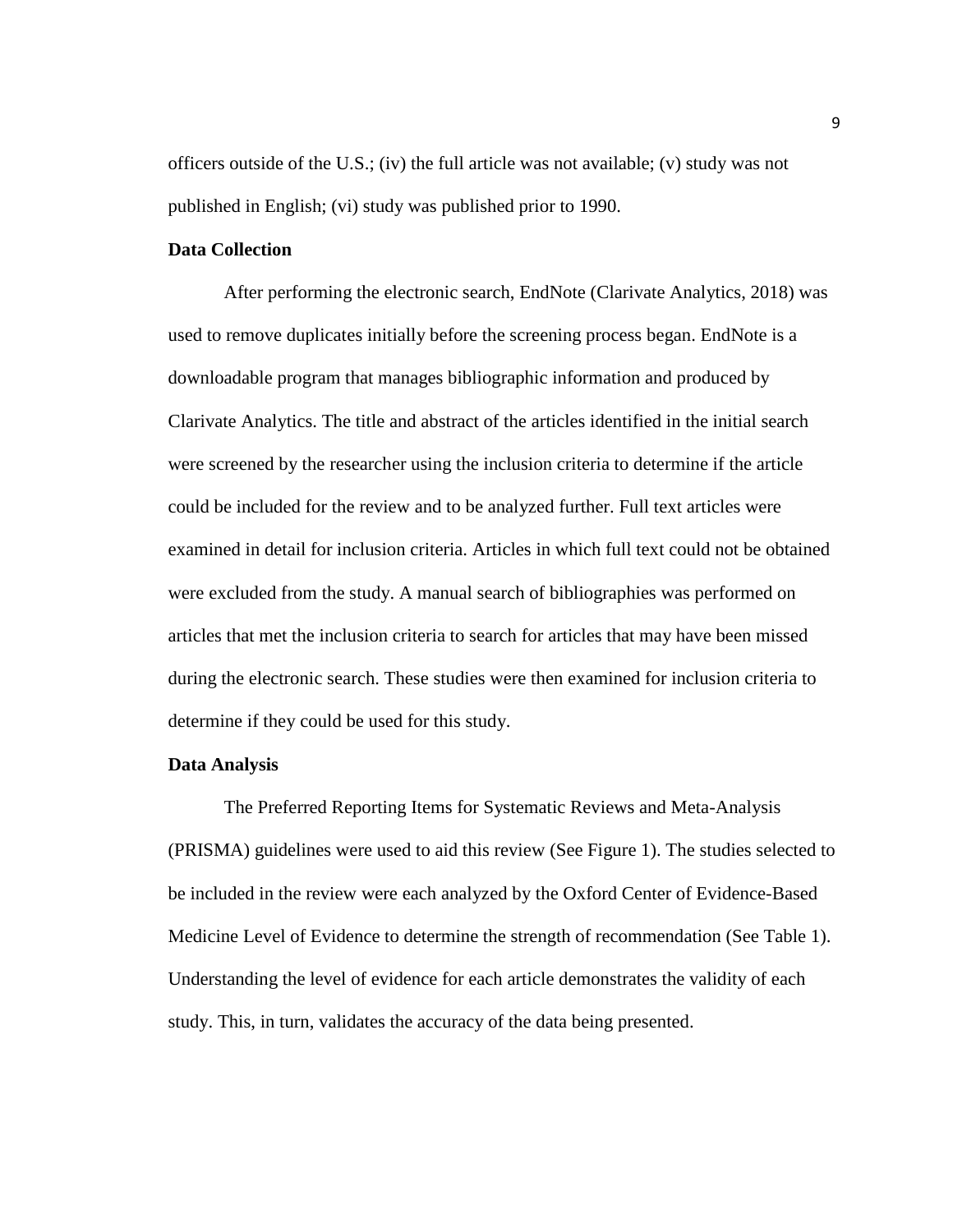

Figure 1. PRISMA flow diagram showing literature search, screening, and eligibility criteria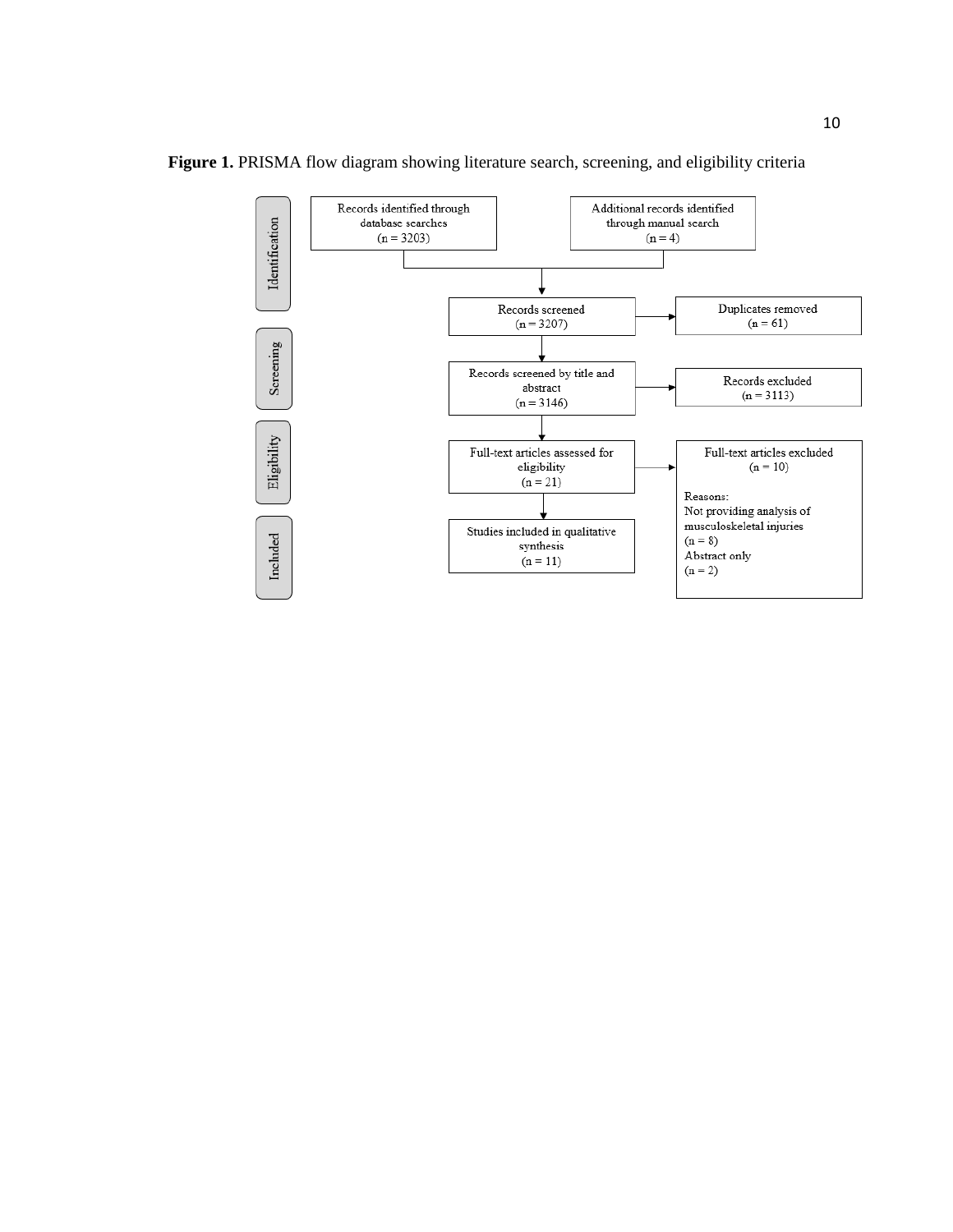#### **Chapter 4: Results**

A total of 3,203 articles were identified using the electronic search. After thorough screening, 11 articles were extracted and utilized in this review (See Appendix B-d). Various outcomes or findings were present across the extracted studies. Two articles analyzed the musculoskeletal injuries sustained by only firefighters, examining the mechanism of injury and anatomical location of the injury (See Appendix B) (Walton, Conrad, Furner, & Samo, 2003; Jahnke, Poston, Haddock, & Jitnarin, 2013). Two articles incorporated a fitness-based injury prevention program in which they compared one group of firefighters that participated in the program to previous groups of firefighters that had not and identified any trends in overall injury rates and the costs associated with these injuries (See Appendix B) (Griffin et al., 2016; Kuehl et al., 2013). Two articles reviewed the musculoskeletal injuries sustained by firefighters, law enforcement officers, and EMS (See Appendix C) (Reichard & Jackson, 2010; Lentz, Randall, Gross, Senthilselvan, & Voaklander, 2019). Four of the articles used in the systematic review examined musculoskeletal injuries sustained by law enforcement officers and the costs associated with these injuries (See Appendix D) (Boyce et al., 2008; Holloway-Beth et al., 2016; Lyons et al., 2017; Witt et al., 2018). The last article included analyzed the trends of injuries to law enforcement officers and the mechanisms of these injuries (See Appendix D) (Brandl & Stroshine, 2012). The type of injury and mechanism of injury were analyzed based on percent of the population in each study to allow for comparisons across studies.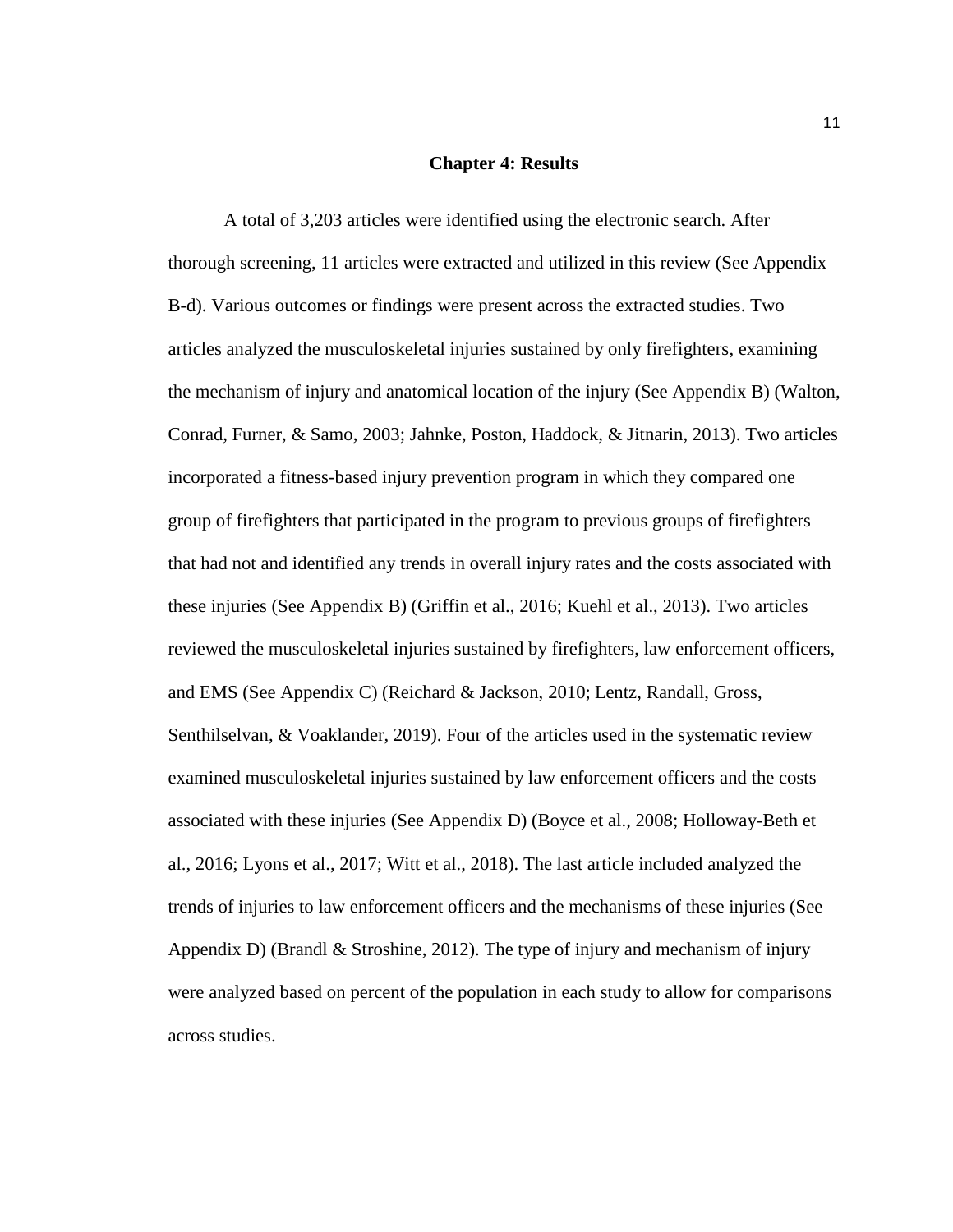#### **Musculoskeletal Injuries and Associated Costs in Firefighters**

In both studies that examined the anatomical location and mechanism of musculoskeletal injury sustained by firefighters, Walton et al. (2003) and Jahnke et al. (2013) found that the most common types of musculoskeletal injury within this population were strains and sprains at 76.3% and 38% respectively (See Figure 2). Instead of identifying basic mechanisms of injury, such as falling, lifting or overexertion, Jahnke et al. (2013) classified mechanisms of injury based on duties performed by firefighters either at the fireground, a non-fire emergency, or training. Because of this, the data from this study is not included in Figure 3. Maneuvering the fire hose accounted for 50% of injuries to firefighters when at the fireground while lifting individuals was responsible for 78% of injuries to firefighters during non-fire emergencies (Jahnke et al. 2013). Walton et al. (2003) used basic definitions for the classification of injury mechanisms, such as overexertion or cuts/punctures.

Walton et al. (2003) found that overexertion was responsible for 33% of musculoskeletal injuries to firefighters (see Figure 3). Griffin et al. (2015) also noted that overexertion was responsible for most musculoskeletal injuries to firefighters. However, Griffin et al. found overexertion to be the primary mechanism for 71% of musculoskeletal injury (see Figure 3) (2015). Walton et al. (2003) listed twelve possible mechanisms of injury whereas Griffin et al. (2015) only listed five possible mechanisms of injury. Griffin et al. (2015) studied firefighters during their recruit academy as well as their probationary year, which is the first 12-14 months on duty after successfully completing the recruit academy. The totals for the control group during their probationary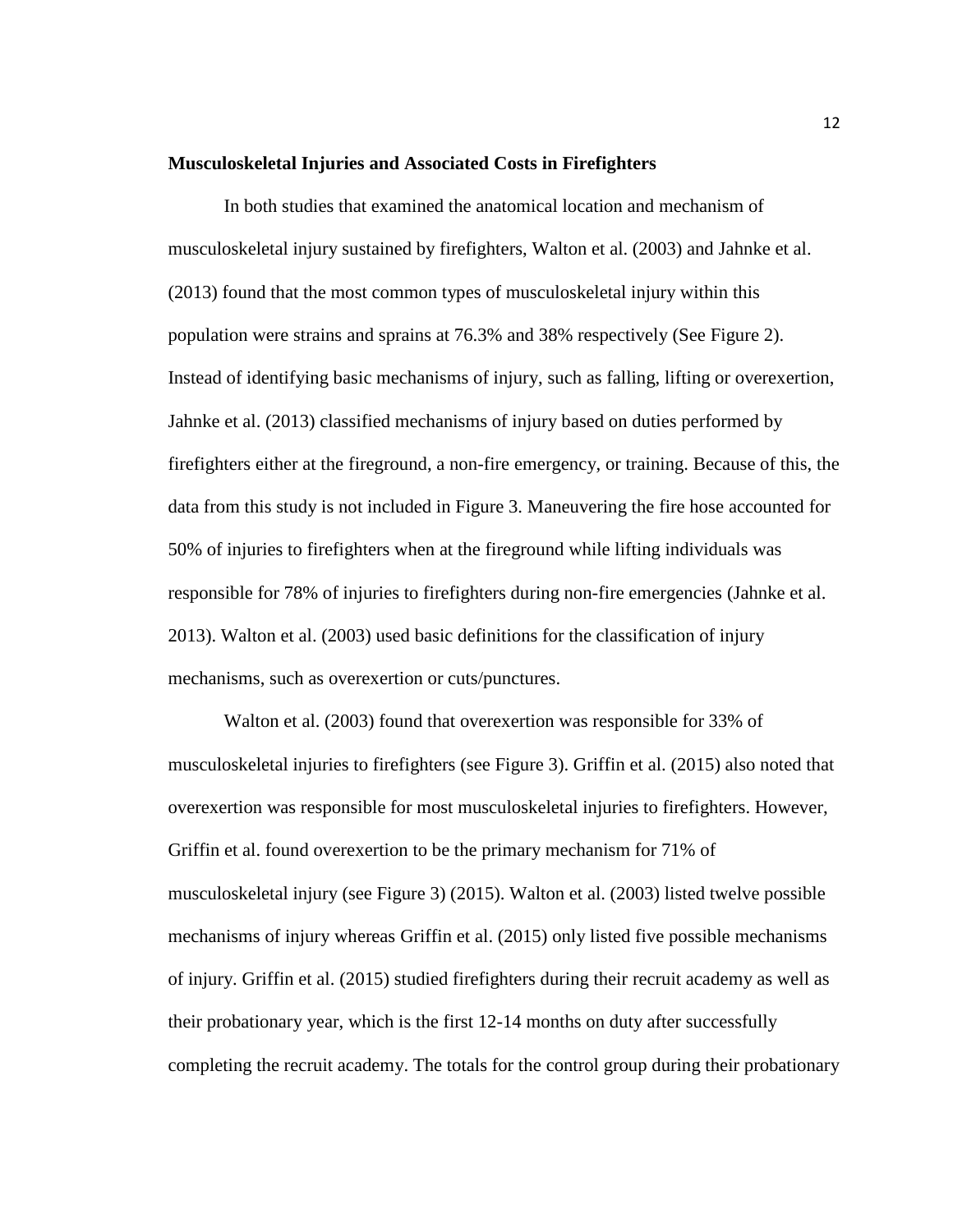year were utilized to simulate the standard workload of a firefighter (Griffin et al., 2015). This study also found that strains/sprains compose 72.7% of musculoskeletal injuries in firefighters (see Figure 3) (Griffin et al., 2015).



**Figure 2.** Percent of types of injuries sustained by firefighters from four studies included in this systematic review.

"Other" includes: concussion, unspecified musculoskeletal pain, exposure to blood, bodily fluids or hazardous chemicals, eye, electrical injury, or missing.

Reichard & Jackson (2010) also indicated that strains/sprains were the most commonly diagnosed musculoskeletal injury at 33% of all injuries with 47% of strains/sprains occurring due to overexertion. Contusions and lacerations were the second most common musculoskeletal injury in the articles by Walton et al. (2003), Jahnke et al. (2013), Griffin et al. (2015), and Reichard & Jackson (2010) with 22%, 13%, 20.6%, and 24% respectively (See Figure 3).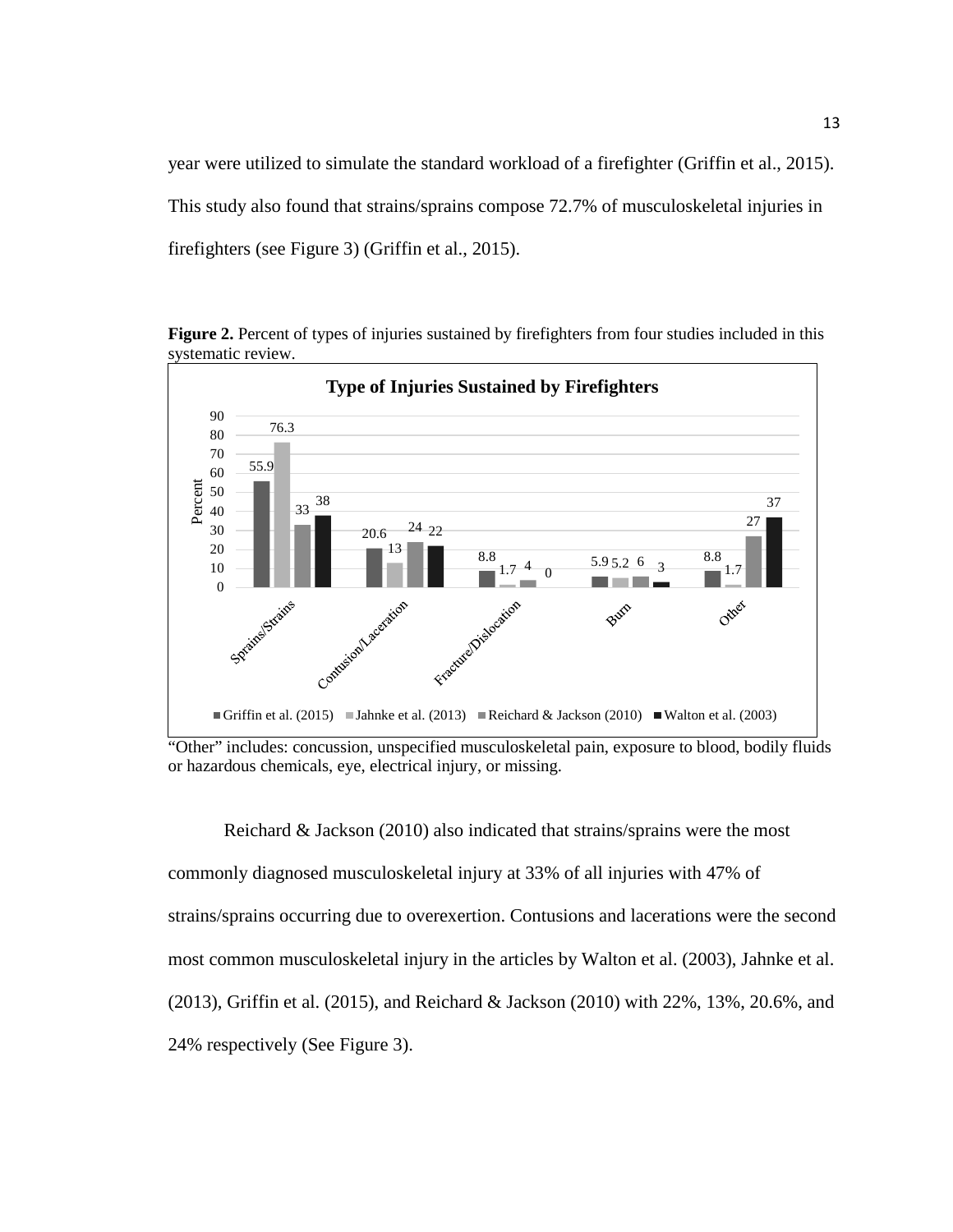

**Figure 3**. Percent of mechanisms of injuries sustained by firefighters from four studies included in this systematic review.

With an average of 333,000 firefighters sustaining a musculoskeletal injury annually, the financial costs for the departments can accumulate quickly (Kuehl et al., 2013). One article found that the average medical cost per firefighter between 2000-2004 was \$5,358 with 194 total workers' compensation claims out of 594 firefighters during the same period (Kuehl et al., 2013). Kuehl et al. (2013) shows a claim rate of 32% which is higher than the claim rate noted by Walton et al., who found only a 10% claim rate amongst 13,343 firefighters with only 1,343 workers' compensation claims filed (2003). According to Walton et al. (2003), the overall mean workers' compensation claim per firefighter is \$5,168 which is like Kuehl et al. (2013). However, the overall mean

Other includes thermal, transportation-related, assaults, inhalation/ingestion, stress/exhaustion, unspecified, or missing.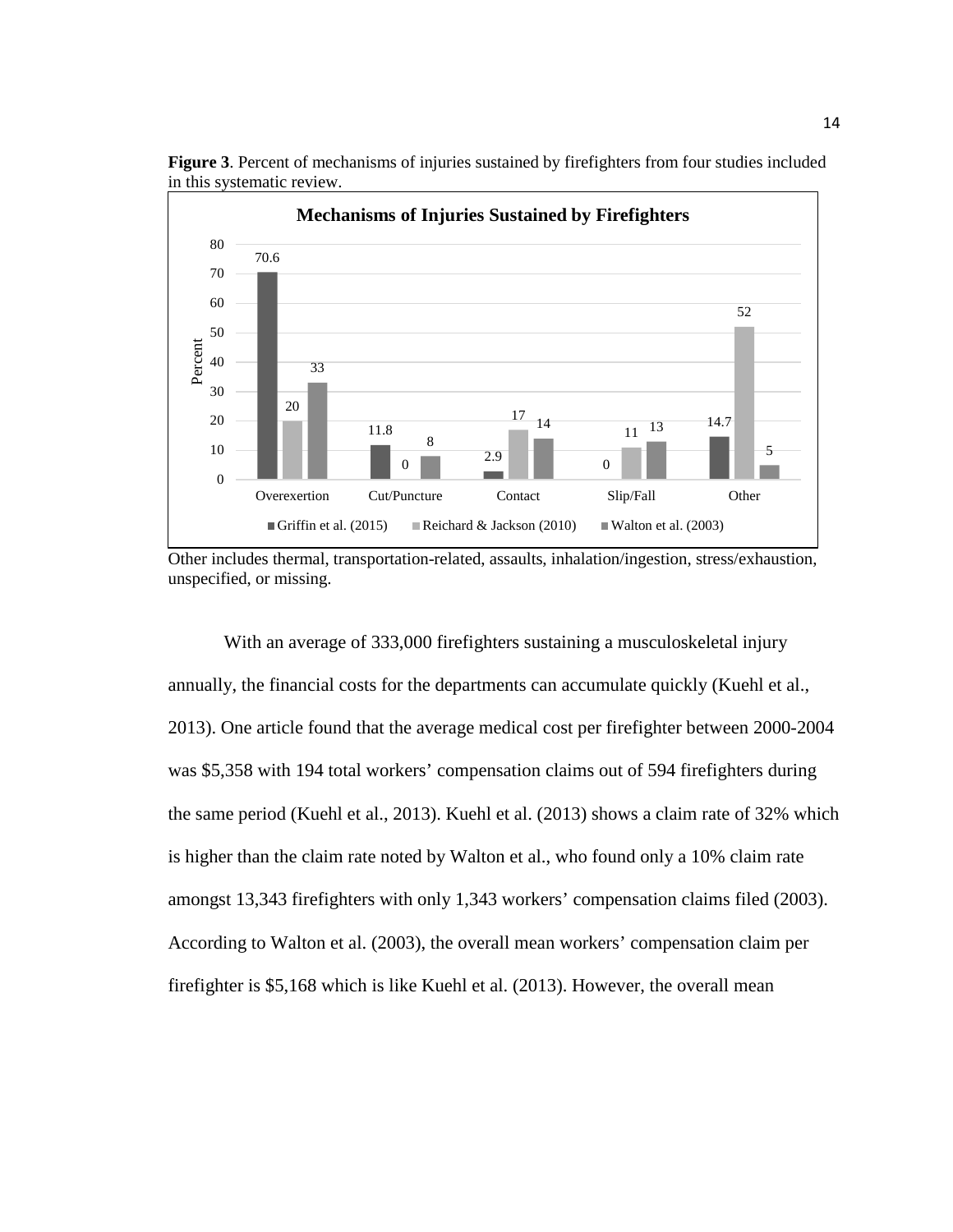workers' compensation claim per firefighter is \$5,168 which is very similar to the findings of Kuehl et al. (2013) (Walton et al., 2003).

#### **Musculoskeletal Injuries and Associated Costs in Law Enforcement Officers**

According to Reichard & Jackson (2009), strains and sprains comprised 34% of injuries (see Figure 3). The most common mechanism of injury in this study was found to be exertion at 19% (see Figure 4). Reichard and Jackson (2009) were the only researchers that studied law enforcement officers to find the most commonly injured body part was the lower extremity (19%) (Lyons et al., 2017; Witt et al., 2018; Brandl & Stroshine, 2017). The other articles found that the upper extremity was the most commonly injured location. Only one article solely analyzed the anatomical location and mechanism of injury for law enforcement officers. Brandl and Stroshine (2012) compared location, type and mechanism of injury over different periods of time. They found that strains or sprains compose 17.1% and 22.7% of injuries of law enforcement between 1996-1998 and 2006- 2008 respectively (Brandl & Stroshine, 2012). Lyons et al. (2017) performed a critical review of literature regarding musculoskeletal injuries sustained by police, but the articles included also looked at other information such as number of days missed due to injury, potential risk factors for injury and costs associated with musculoskeletal injury. In the articles reviewed by Lyons et al. (2017) they agreed that the most common musculoskeletal injury was a strain or sprain, but the ranges varied from 42.36% to 94.59%.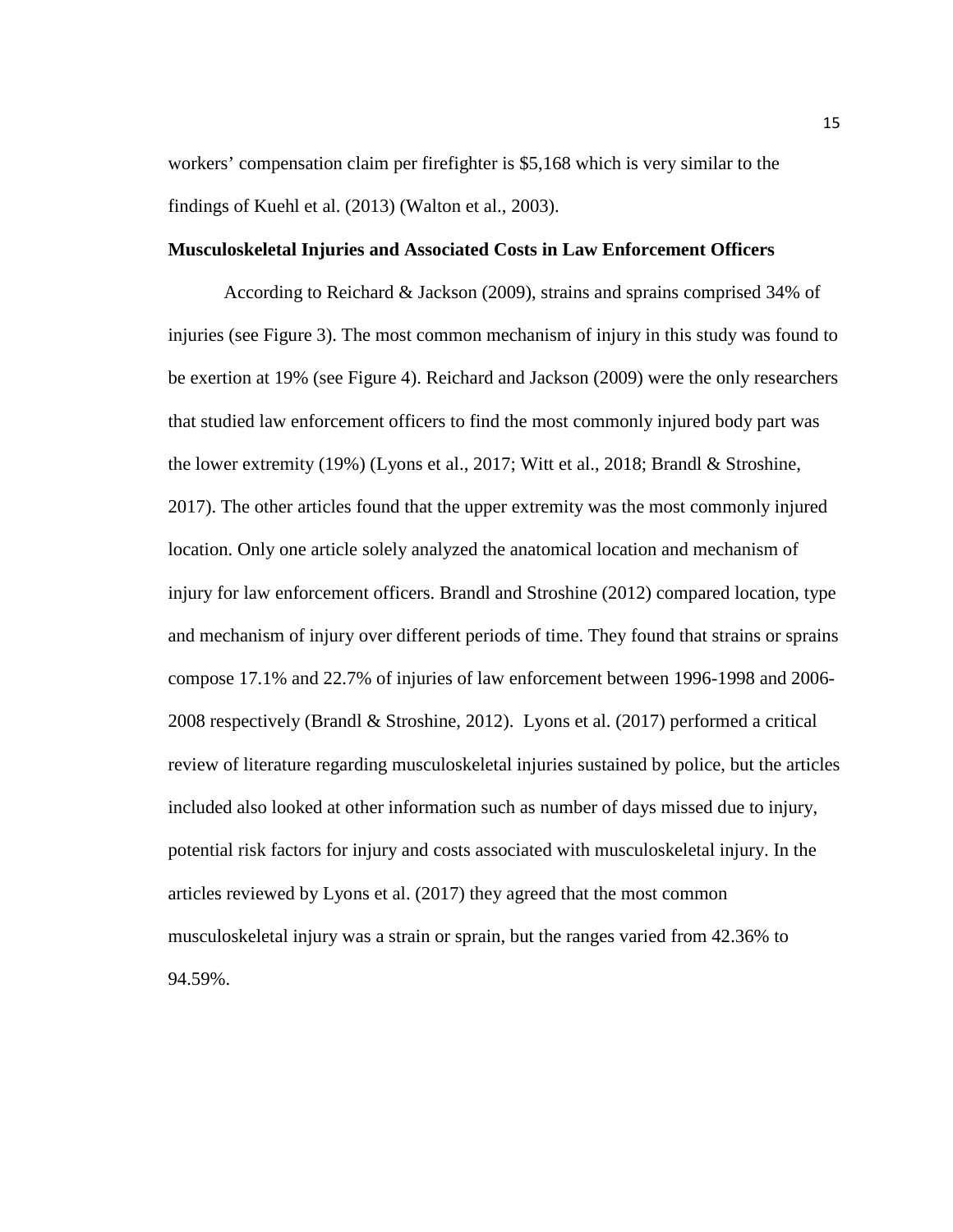

**Figure 4.** Percent of types of injuries sustained by law enforcement officers from three studies included in this systematic review**.** 

Other includes concussion, inhalation, gunshot wound, knife wound, unspecified musculoskeletal pain, exposure to blood, bodily fluids or hazardous chemicals.

There were three articles included in this review that examined the costs associated with musculoskeletal injuries sustained by law enforcement officers in addition to the type and mechanism of injury. Witt et al. (2018) found that 47% of injuries sustained by law enforcement officers in the public sector were strains or sprains (see Figure 4). Many municipal police officers operate in the public sector compared to the private sector which is why it was used for analysis in this review (Witt et al., 2018). Witt et al. (2018) noted that there were approximately 400 workers' compensation claims amongst law enforcement officers in Kentucky between 2005-2015. Holloway-Beth et al. (2016) only found an average of 273 workers' compensation claims within law enforcement officers between 1980-2008. Boyce et al. (1992) examined the different ranks, sexes, and fitness levels of law enforcement officers and compared them to the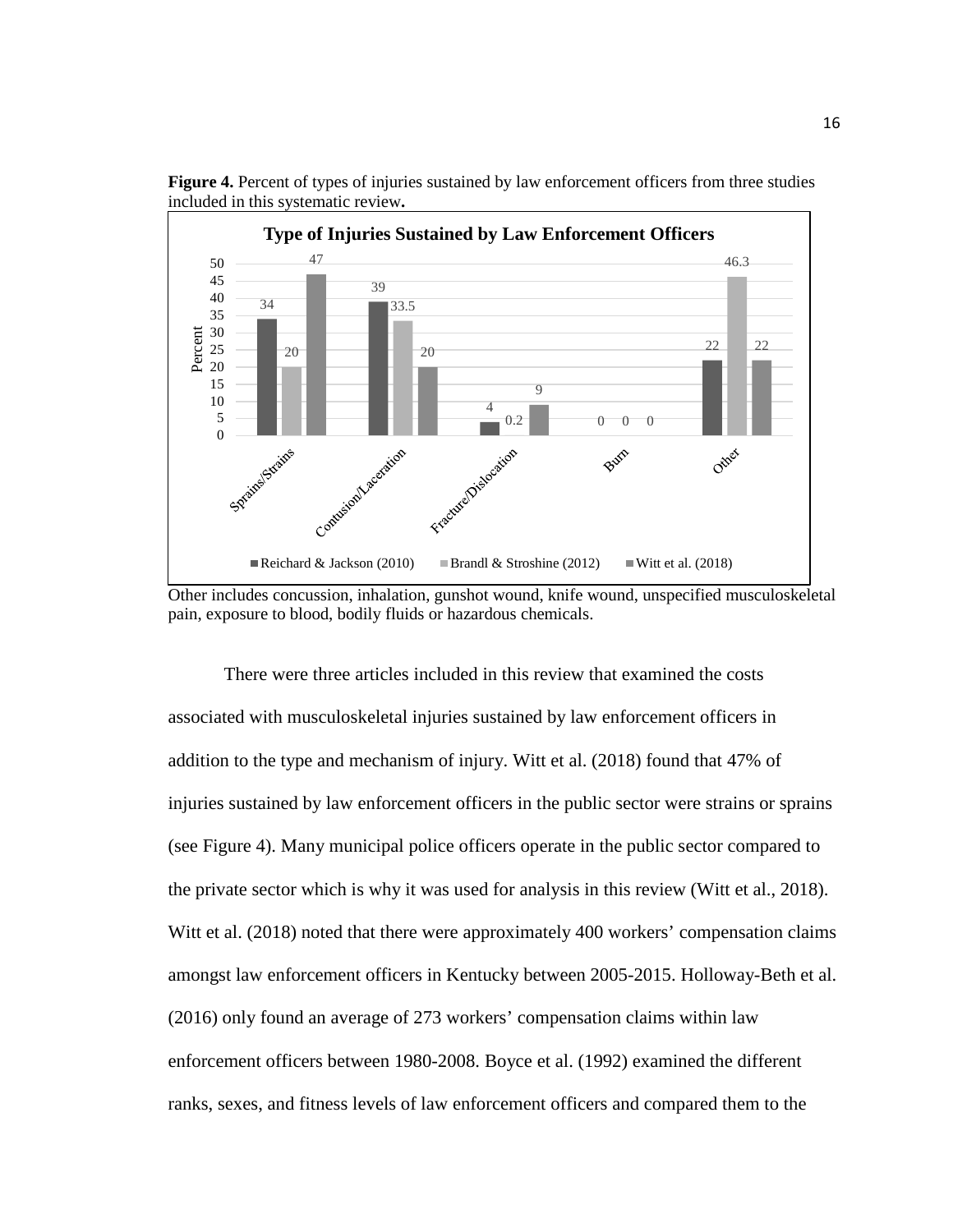number of workers' compensation claims that were filed. They found that women and individuals who had a Level 4 fitness out of 5 levels, with Level 5 being the most fit, filed for worker's compensation more frequently with a mean workers' compensation total of \$484 per individual (Boyce et al. 1992).

Figure 5. Percent of mechanism of injuries sustained by law enforcement officers from three studies included in this systematic review.



Other includes thermal, transportation-related, assaults, bite, gunshot, unspecified, or missing.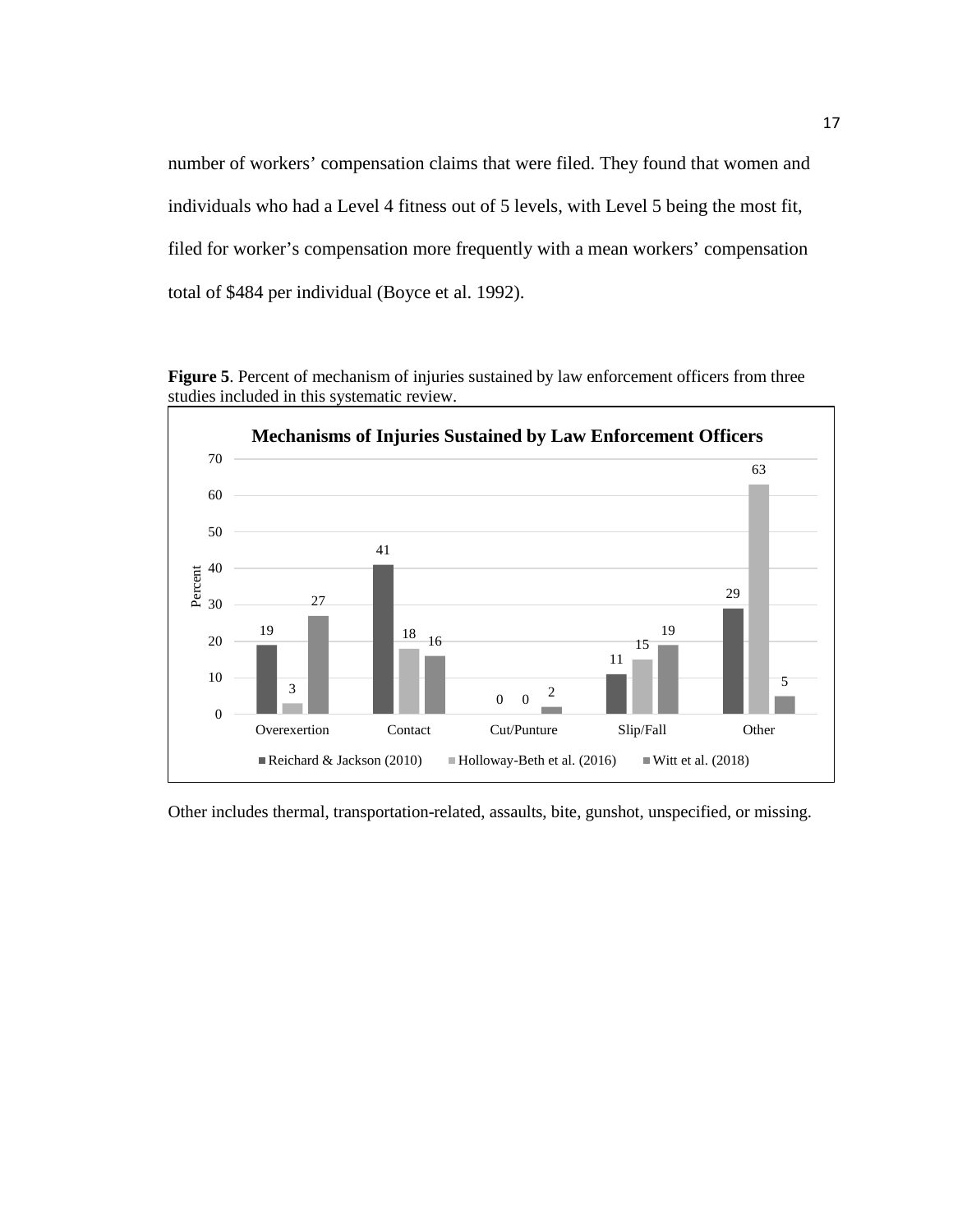#### **Chapter 5: Discussion**

Because of the unpredictable and physical nature of the duties of law enforcement officers and firefighters, this population is at high risk for sustaining a musculoskeletal injury. The costs of these injuries quickly add up for the employer due to workers' compensation costs, insurance claims, and total medical costs. However, there is limited research on possible solutions to reduce or prevent musculoskeletal injuries within public safety occupations. One potential solution could be to implement injury prevention programs. The military has recently began to implement such programs which could be applied to public safety occupations and lead to a decrease in musculoskeletal injuries and save their departments overall costs related to these injuries.

#### **Injury Prevention Intervention Programs**

Two potential programs were discussed in this review. Griffin et al. (2015) developed the Probationary Firefighter Fitness (PFF-Fit) program with the Tucson Fire Department. The goal of the PFF-Fit program was to develop a fitness foundation in probationary firefighters to improve overall health and decrease injuries (Griffin et al., 2015). The PFF-Fit program produced a decrease of claim frequency by 30% within the intervention group compared to the control group that did not participate in the PFF-Fit program (Griffin et al., 2015). The program also produced a return-of-investment (ROI) of 2.4%, saving the Tucson Fire Department money in workers' compensation claims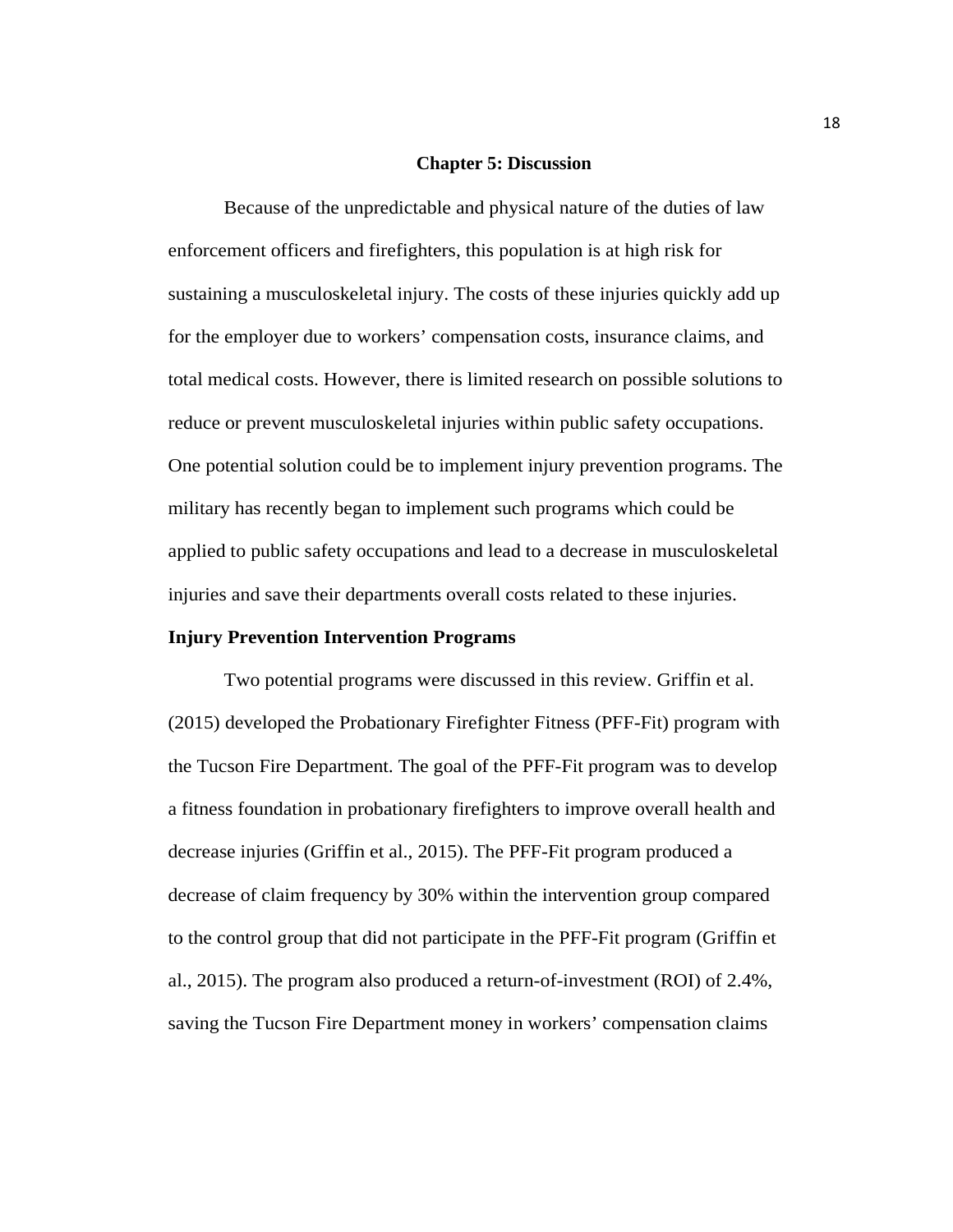within the intervention group (Griffin et al., 2015). However, this program has very limited research and should continue to be studied for validity.

Another potential injury prevention program utilized in a study included in this review was the Promoting Healthy Lifestyles: Alternative Models' Effect (PHLAME) Program (Kuehl et al., 2013). According to Kuehl et al., the PHLAME Program was developed to encourage healthy eating habits and increase physical fitness amongst firefighters while on duty (2013). When the PHLAME Program was implemented in Kuehl et al. (2013) study, they found an 8% decrease in workers' compensation claims within the intervention group, compared to an increase of 13% in the control group. Kuehl et al. (2013) also noted only a 7% increase in medical costs per firefighter that participated in the PHLAME Program over a 5-year period. However, there was a 24% increase in medical costs per firefighter in the control group during this same 5-year period (Kuehl et al., 2013). Between 2000-2004, fire departments that participated in the PHLAME Program had a ROI of 4.6%, saving the departments that participated in the PHLAME Program money (Kuehl et al., 2013). Like the PFF-Fit Program, the PHLAME Program has very limited research and should continue to be studied for validity.

#### **Sports Medicine Model**

Examining solutions utilized in other populations that experience the same musculoskeletal injuries in addition to being exposed to the similar environment of those in public safety occupations could provide a possible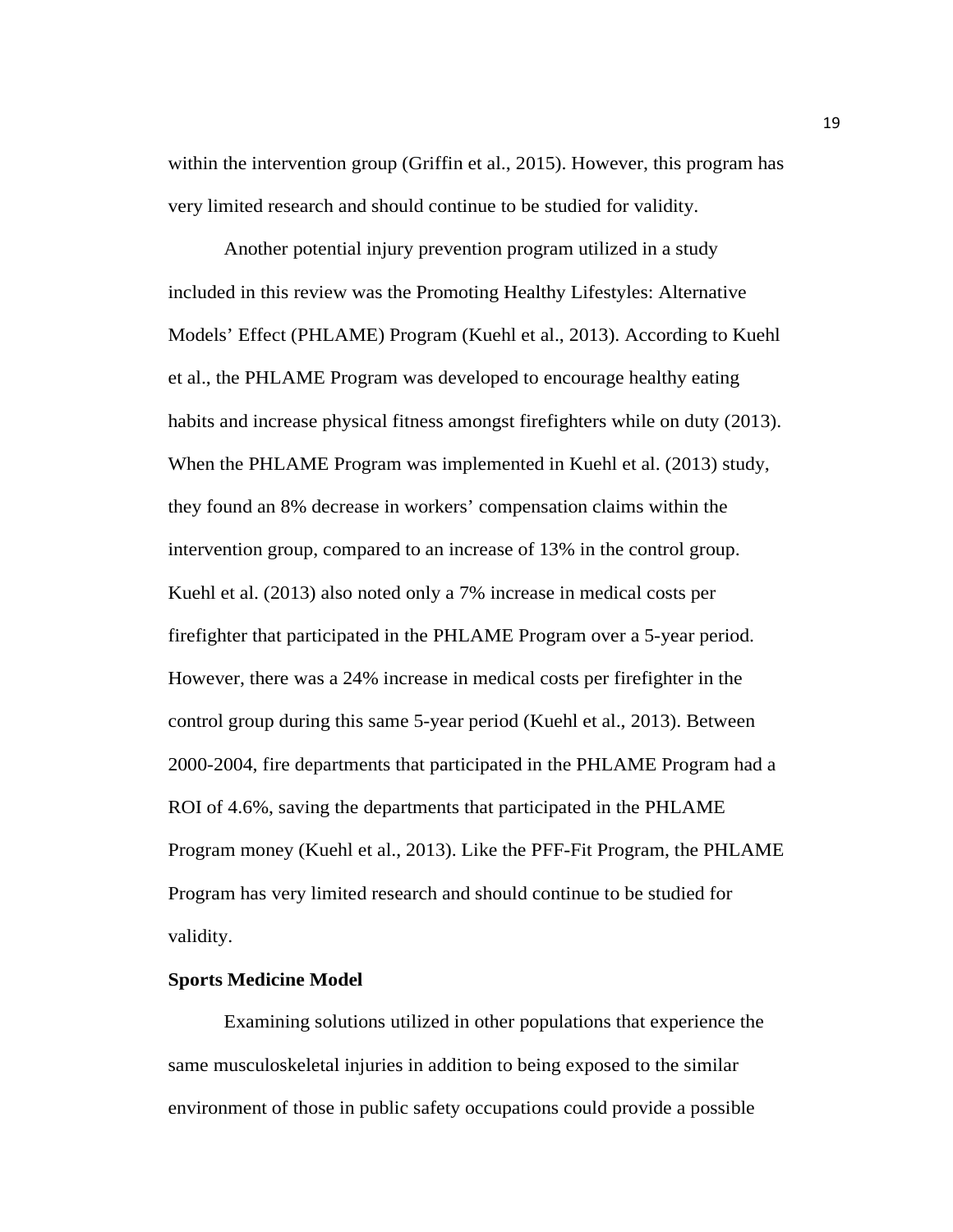intervention program. In the military, musculoskeletal injuries are also very common, and soldiers are exposed to physical and hostile environments (Nye & Motte, 2016). One of the interventions that has recently been implemented within the military is the Sports Medicine Model (Cameron, Driban, & Svoboda, 2016). The Sports Medicine Model is a system in which multiple professionals collaborate and work together for the best outcome regarding their patient (see Figure 6) (Cameron, Driban & Svoboda, 2016). An example would be an athletic trainer, physical therapist, sports medicine physician, psychologist and coach working together to ensure the overall health of a basketball player after suffering an injury. Sports medicine teams have provided an exemplary model for appropriate injury prevention, examination, treatment and rehabilitation (Nye & Motte, 2016).

**Military Sports Medicine Model**. The military refers to their soldiers as "tactical athletes" (Alvar, Sell, & Deuster, 2017). Physical training accounts for up to 90% of musculoskeletal injuries sustained by military personnel, which totaled to \$548 million dollars in costs (Teyhan et al., 2014). A form of the Sports Medicine Model that the military has embraced to reduce its overall cost and injuries is the Sports Medicine and Reconditioning Team Clinic, or SMART clinic (Alvar, Sell, & Deuster, 2017). The SMART clinic model is used by the U.S Navy that also became a part of the U.S Marines with the goal of injury treatment and reduction in orthopedic surgeon referrals (Alvar, Sell, & Deuster, 2017). This model uses sports medicine physicians, athletic trainers, physical therapists, and Master Fitness Trainers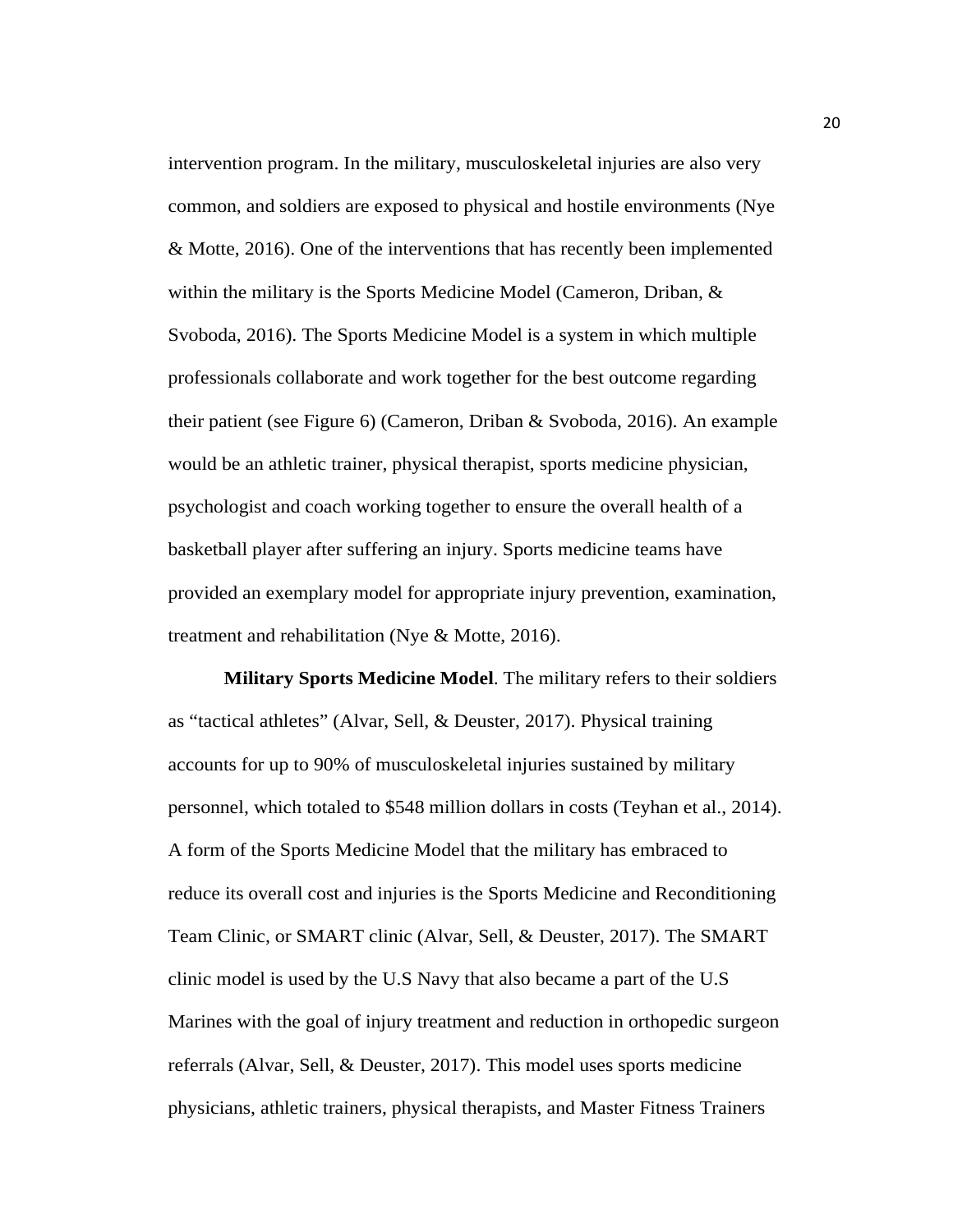at the initial point of injury to determine if a referral is necessary, to provide appropriate treatment, and to prescribe rehabilitation exercises (Alvar, Sell,  $\&$ Deuster, 2017; Brawley, Fairbanks, Nguyn, Blivin, & Frantz, 2012). The SMART clinic model was implemented in Camp Lejeune and Camp Geiger in 2007. The SMART clinic model resulted in a 21-43% reduction in referrals to orthopedic surgeons between 2007-2010 (Brawley et al., 2012). The reduction in orthopedic surgical consults shows that early intervention through the sports medicine model decreased the number of individuals that may have needed surgery (Brawley et al., 2012). The decrease in surgical consultations is important because it demonstrates the potential for a decrease in overall medical costs from seeing a physician to undergoing surgery (Brawley et al., 2012).

The Sports Medicine Model has begun to appear within the public safety occupations. Currently, there are only a few fire and police departments that utilize the Sports Medicine Model. The Fairfax County Police Academy in Virginia also hired a full-time athletic trainer in 2005. Since the start of the program, the Fairfax County Police Academy has seen a decrease in overall medical costs by 49.5% and specifically musculoskeletal injury costs by 86.3% (Burke, 2015). The San Antonio Fire Department in Texas hired a fulltime athletic trainer in 2015 to aid in injury prevention, treatment, and rehabilitation (Kilpatrick, 2016). Within the first nine months of utilizing an athletic trainer, the San Antonio Fire Department saw a total of \$593,682 in savings from reduced injuries, workers' compensation, and insurance claims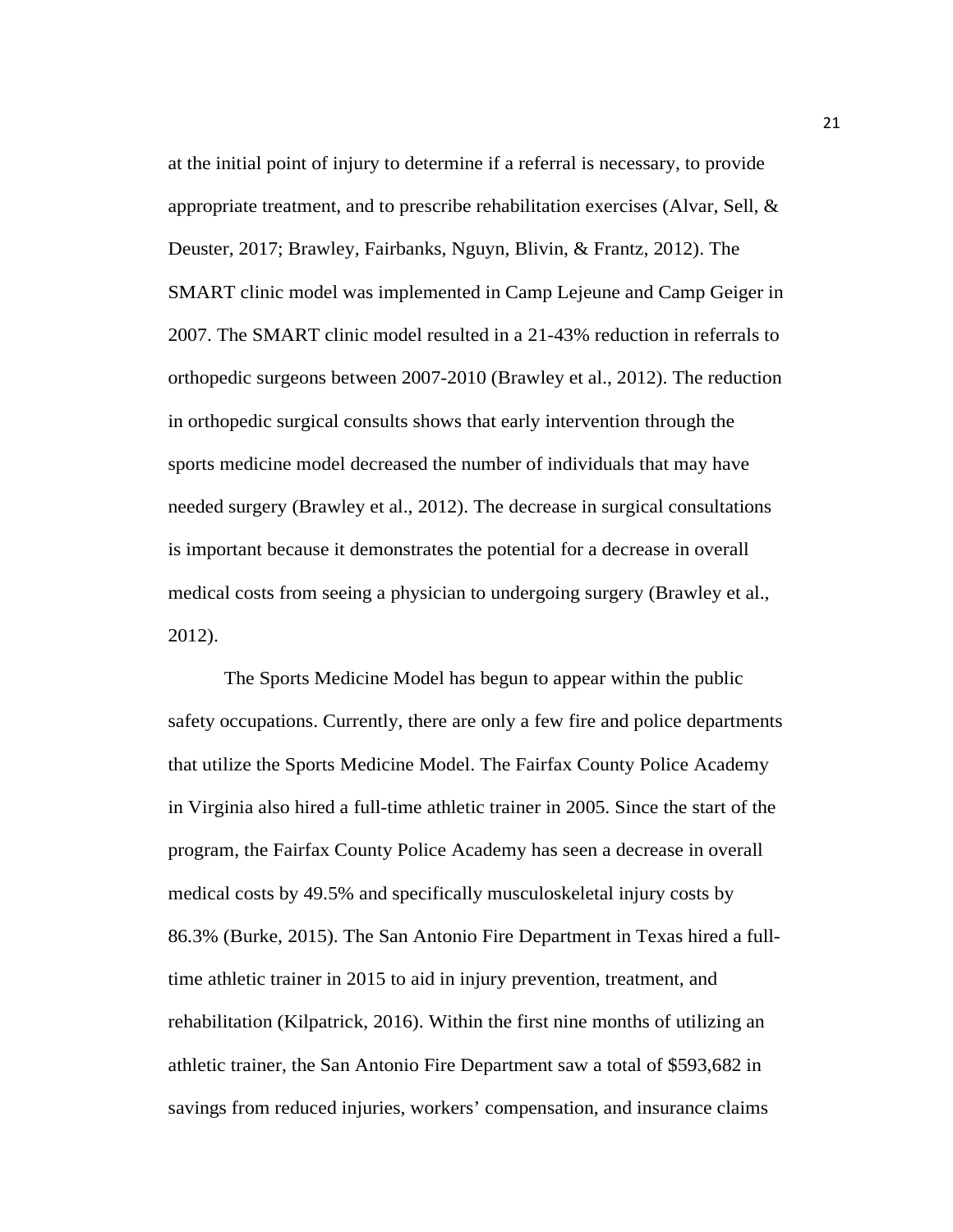(Kilpatrick, 2016). Data regarding the success of the Sports Medicine Model

is limited and should continue to be researched.

**Figure 6.** An example of the Sports Medicine Model utilized by Fairfax County Police Department. *Burke (2015).*



#### **Athletic Trainers and Physical Therapists**

Two key components to the Sports Medicine Model and other injury prevention programs are athletic trainers and physical therapists. Athletic trainers are nationally certified health care professionals that work under the supervision of physicians while practicing within state licensure, certification, or registration statutes. Certified athletic trainers provide emergency care, evaluate injuries, develop a plan for treatment or referral, and establish a rehabilitation protocol for the injury as well as develop injury prevention plans ("BOC standards of professional practice," n.d.). They develop patient-centered outcome plans and document the efficacy of therapeutic interventions and rehabilitation plans. Athletic trainers are required to receive continuing education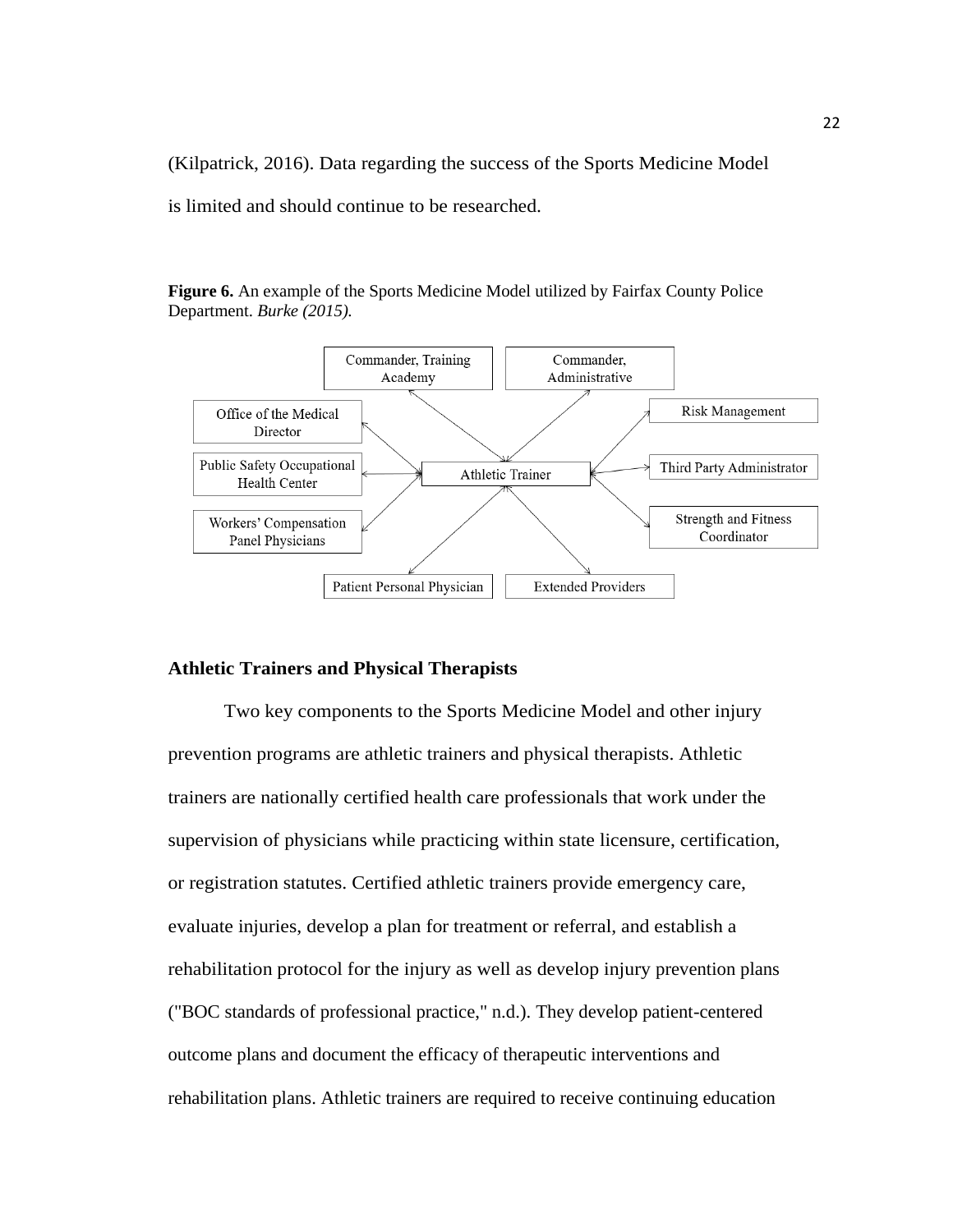in areas related to the field to maintain knowledge and to understand areas where the profession is growing and changing. Athletic trainers must acquire a bachelor's degree from an accredited program to practice athletic training.

A misnomer about athletic trainers is that they only work with an athletic population. Athletic trainers currently work in several environments including physician offices, hospitals, clinics, occupational health environments, industrial settings, and the military ("Profile of Athletic Trainers," 2015). Athletic trainers can analyze the physical demands of a specific population and develop the necessary injury prevention and rehabilitation plans. The biomechanics and physical demands of working on a factory assembly line compared to throwing a football differ, but the process of analysis and goals of injury prevention remain the same for an athletic trainer.

Physical therapists are also certified health care professionals whose goal is to decrease pain and to improve mobility in patients. Their duties include patient evaluation, rehabilitation plan development, utilization of treatment techniques, and creation of fitness and wellness-oriented programs ("Role of a Physical Therapists," 2016). After a patient receives surgery or sustains an injury, a physician may refer the patient to a physical therapist. Physical therapists also use rehabilitation exercises as an alternative to surgery for candidates that may not wish to undergo surgery or are physically unable to withstand the surgery ("Role of a Physical Therapists", 2016). Physical therapists must acquire a graduate degree from an accredited program in order to practice physical therapy and must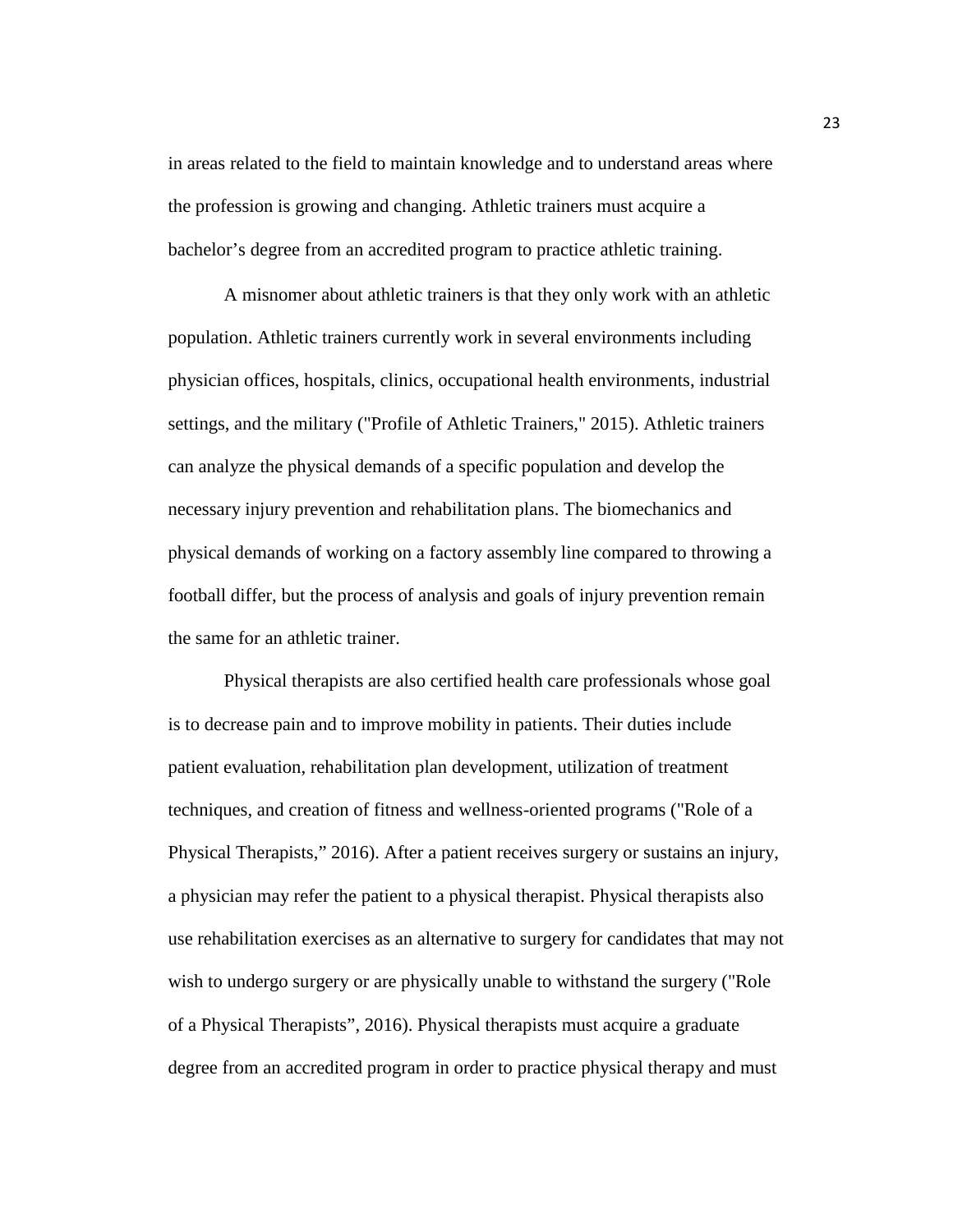obtain licensure from the state in which they plan to practice physical therapy ("Role of a Physical Therapists", 2016).

Physical therapists are employed in several settings. They work for hospitals to provide inpatient rehabilitation as well as outpatient clinics, nursing or extended care facilities, and make house cal1s based on an individuals' mobility and capability of traveling ("Role of a Physical Therapists," 2016). Physical therapists also work in fitness centers and sports training facilities, industrial and occupational environments, and military settings ("Role of a Physical Therapists," 2016). As the professions of physical therapy and athletic training continue to grow, so will the settings and populations the professions work with. Such populations can include working with public safety occupations, including law enforcement officers and firefighters.

The military populations and public safety occupation populations have similar physical risks based off training and everyday tasks. Therefore, solutions that the military population has used to reduce the total number of injuries and cost of injuries could also be beneficial to those in the public safety occupations. Because athletic trainers and physical therapists are able complete evaluations, provide treatments, and develop rehabilitation programs, they are able to reduce costs of doctors' visits, surgical consolations, and outsourced rehabilitation. In addition, athletic trainers and physical therapists are qualified to develop and implement injury prevention programs. Utilizing these professionals, in turn, could fiscally save employers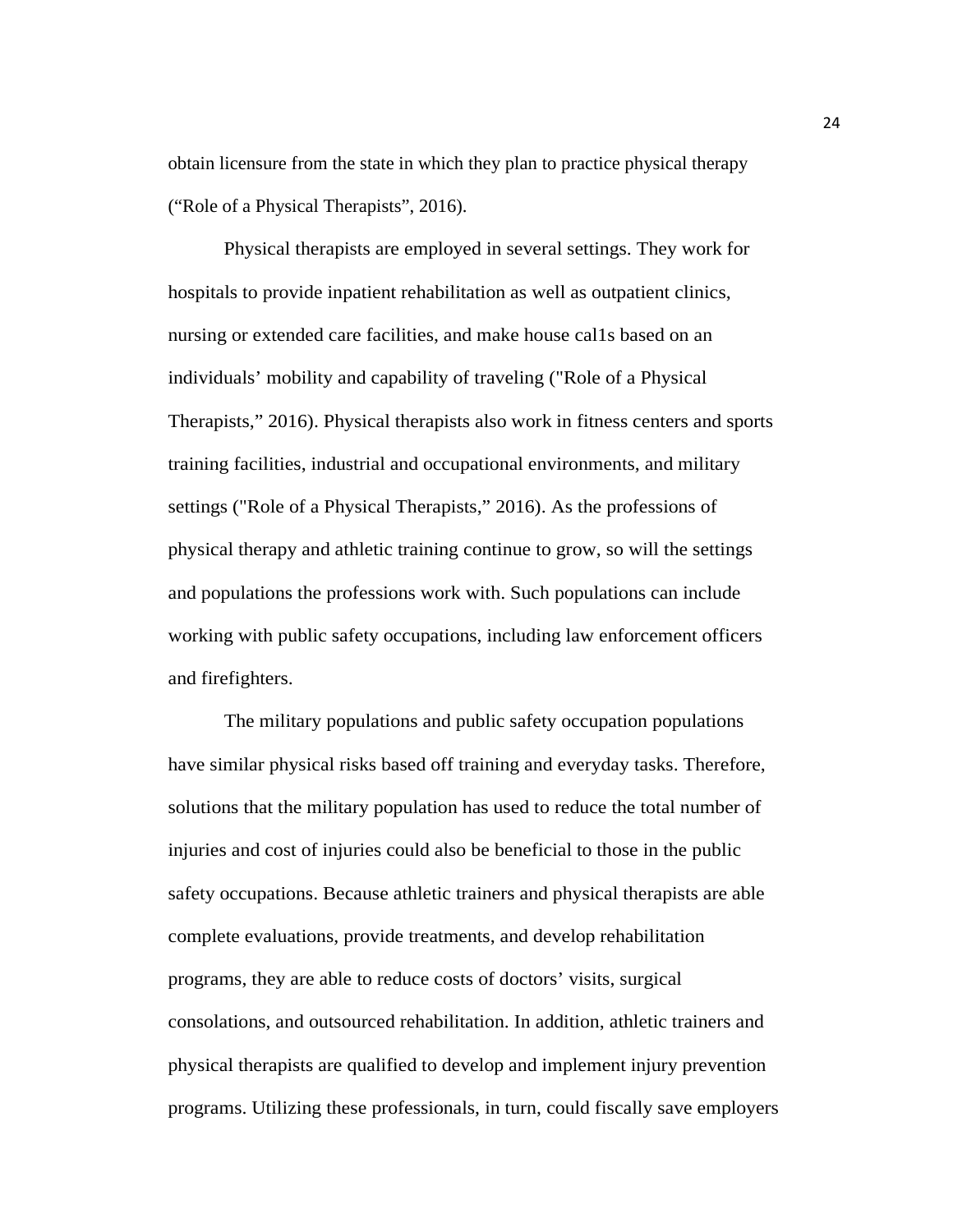of public safety occupations.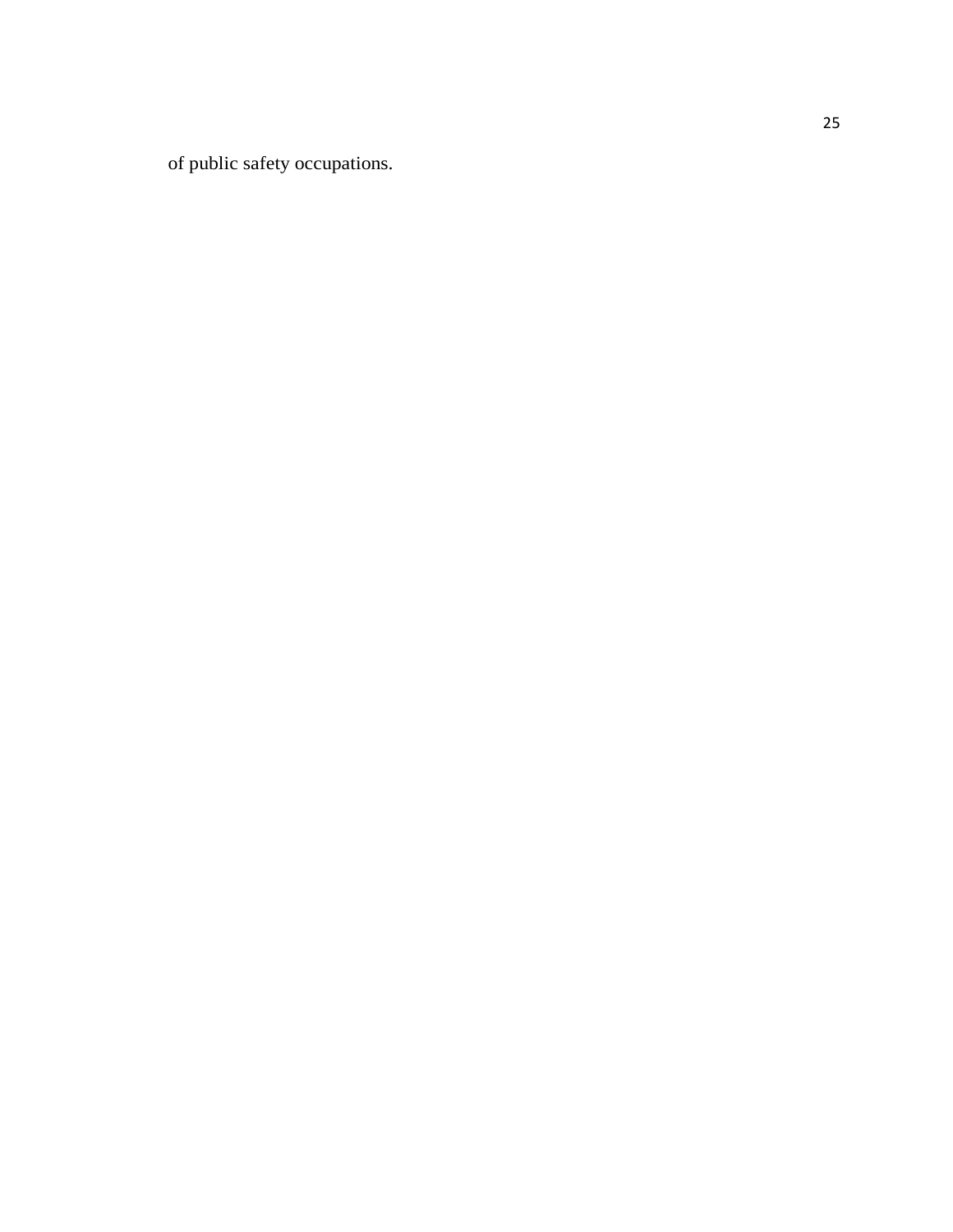#### **Chapter 6: Conclusion**

In conclusion, this review found that current research literature regarding musculoskeletal injuries sustained by law enforcement officers or firefighters and their associated costs are limited. The most common musculoskeletal injury sustained was sprains or strains in both firefighters and law enforcement officers, ranging from 33% - 76.3% and 20% - 47% respectively. Cases that analyzed the mechanism of musculoskeletal injury found that the most common mechanism of injury for firefighters is overexertion. However, for law enforcement officers the most common mechanism of injury was attempting to restrain a non-compliant offender. Using the sports medicine model as a basis for developing an injury intervention program could help decrease overall musculoskeletal injury rates and associated costs within firefighters and law enforcement officers. However, limited literature exists regarding the application of the sports medicine model amongst public safety occupations. Because of the limited literature that is available, caution should be used when extrapolating data due to the varied methods in which the data across the articles was measured.

#### **Limitations**

The articles included in this study were reviewed by only one author. This could allow for selection bias. During the electronic search, the databases analyzed were searched through Winthrop University's library. This could limit the number of available studies present to the researcher. There was a wide range of study designs across all articles included in the review. Because of these differences, it is difficult to develop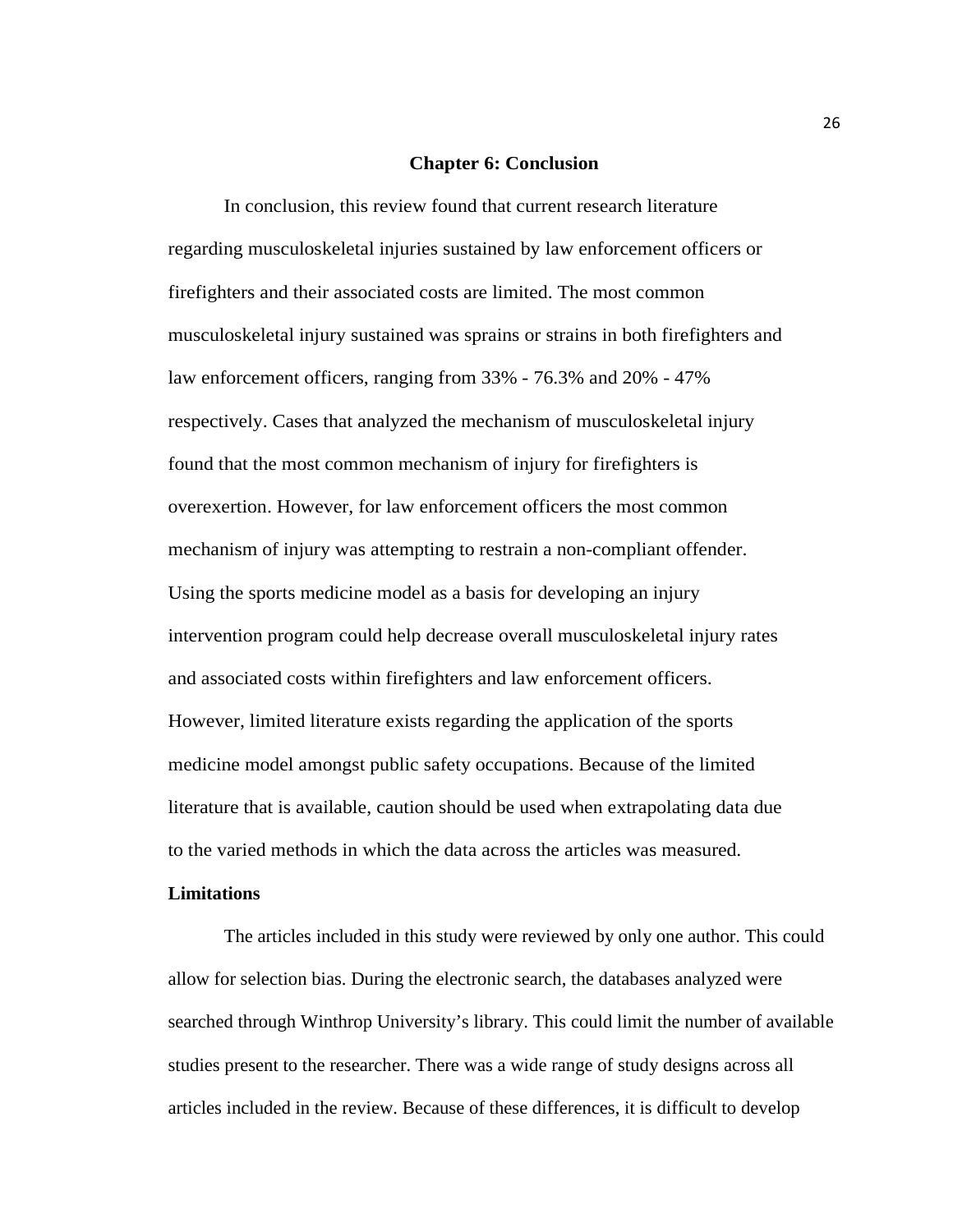conclusive findings based upon their results. Another limitation includes how the variables were reported. Differences existed across studies regarding type of injury, mechanism of injury, and location of injury making it difficult to compare results across studies. All articles included in the study had a level of evidence of III or lower, indicating low strength of recommendation of the studies performed.

#### **Further Research**

Future research studying injuries sustained by public safety occupations and their associated costs needs to be conducted. Standards should be set for type of injury, location of injury, and mechanism of injury to compare results across studies within this population more easily. Studies should also be conducted evaluating the associated insurance, medical, and workers' compensation costs by location, mechanism, and type of injury to understand the overall costs of musculoskeletal injuries within this population. Further research should also be done regarding injury prevention interventions such as the PHLAME fitness model, the PFF-fit model, and the Sports Medicine Model in order to validate these interventions.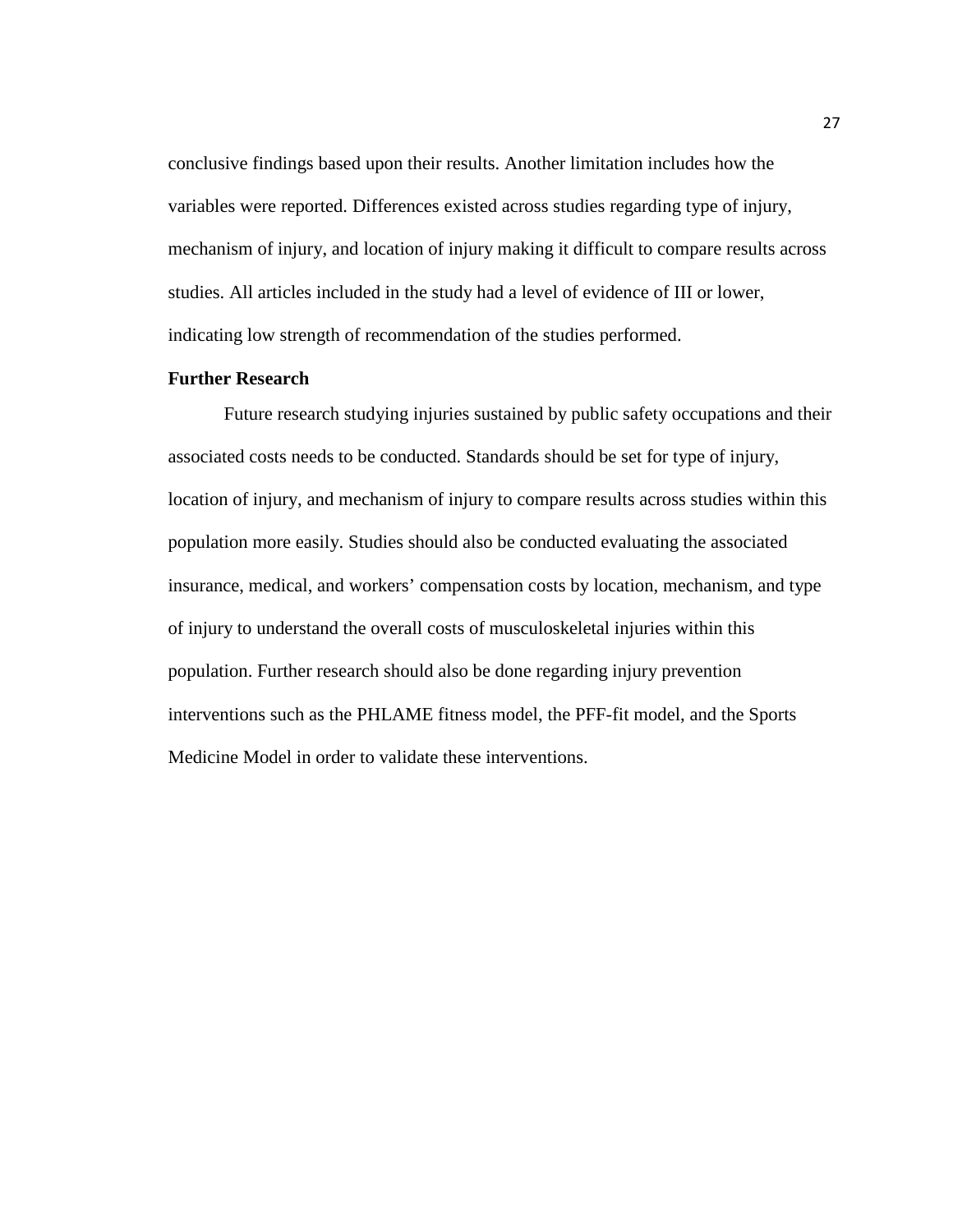### **Appendix A**

Oxford Center for Evidence Based Medicine Levels of Evidence and explanations

| Level          | <b>Type of evidence</b>                                                                         |
|----------------|-------------------------------------------------------------------------------------------------|
| 1a             | Systematic review with homogeneity of randomized control trials                                 |
| 1 <sub>b</sub> | Individual randomized control trial with a narrow confidence interval                           |
| 1c             | All or none related outcome                                                                     |
| 2a             | Systematic review with homogeneity of cohort studies                                            |
| 2 <sub>b</sub> | Individual cohort study (including low-quality randomized control trials, e.g., <80% follow-up) |
| 2c             | "Outcomes" Research; Ecological studies                                                         |
| 3a             | Systematic review with homogeneity of case-control studies                                      |
| 3 <sub>b</sub> | Individual case-control study                                                                   |
| $\overline{4}$ | Case-series (and poor-quality cohort and case-control studies)                                  |
| 5              | Expert opinion without explicit critical appraisal, or based on physiology, bench research or   |
|                | "first principles"                                                                              |
|                | <b>Grades of recommendation</b>                                                                 |
| A              | Consistent level 1 studies                                                                      |
| B              | Consistent level 2 or 3 studies or extrapolations from level 1 studies                          |
| C              | Level 4 studies or extrapolations from level 2 or 3 studies                                     |
| D              | Level 5 evidence or troublingly inconsistent or inconclusive studies of any level               |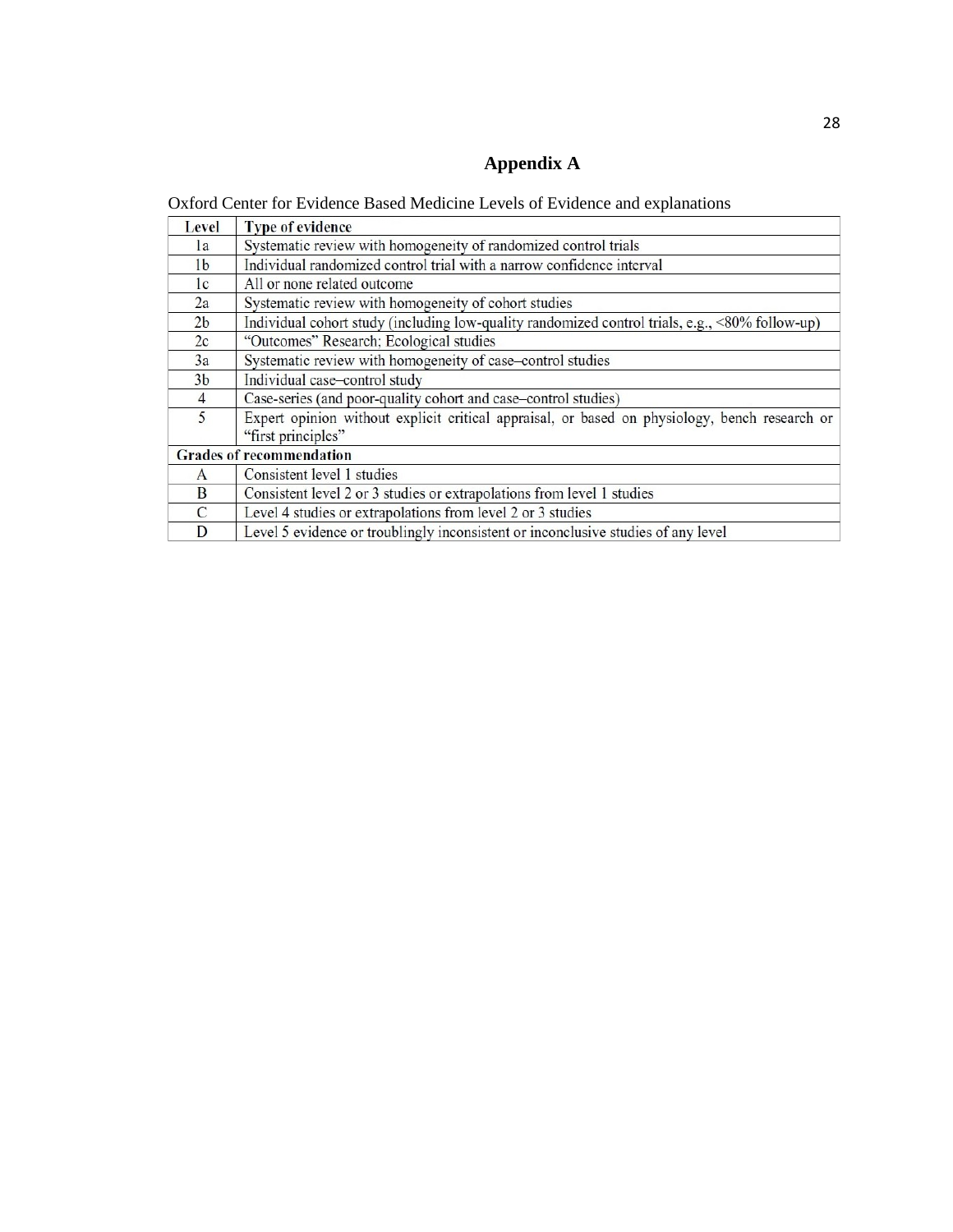### **Appendix B**

| <b>Authors (Year)</b>    | <b>Objective/Aim</b>                                                                                                                                                                                                                                                                                                                | <b>Study Population</b>                                                           | <b>Participant Details</b>                                                                                                                                                                                       | <b>Study Design</b>                                     | <b>Main Findings</b>                                                                                                                                                                                                                                                                                                                                                                                                                                                                                                                             | Level of<br><b>Evidence</b> |
|--------------------------|-------------------------------------------------------------------------------------------------------------------------------------------------------------------------------------------------------------------------------------------------------------------------------------------------------------------------------------|-----------------------------------------------------------------------------------|------------------------------------------------------------------------------------------------------------------------------------------------------------------------------------------------------------------|---------------------------------------------------------|--------------------------------------------------------------------------------------------------------------------------------------------------------------------------------------------------------------------------------------------------------------------------------------------------------------------------------------------------------------------------------------------------------------------------------------------------------------------------------------------------------------------------------------------------|-----------------------------|
| Griffin et al.<br>(2015) | The goal of the study was to<br>evaluate the injury outcomes as<br>well as the return of investment of<br>the PFF-Fit program, comparing<br>the cohort in the pilot intervention<br>with historical controls from<br>previous Tucson fire Department<br>firefighter recruit classes.                                                | 109 recruits from<br>2007, 2008, 2009,<br>and 2012                                | Recruits from the Tucson<br>Fire Department recruit<br>class of 2012 was<br>administered the PFF-Fit<br>intervention and<br>compared against data<br>from the recruit classes of<br>2007, 2008, and 2009.        | Prospective Case<br>Control Study                       | The majority of injuries for both groups was<br>sprains/strains (65.4%). The most common<br>mechanism of injury was overexertion for the<br>control group (65.7%) and the intervention<br>group (78.6%). The control group incurred a<br>total cost of \$95,582 from injuries whereas<br>the intervention group demonstrated a 30%<br>reduction in claim frequency.                                                                                                                                                                              | Level IV                    |
| Walton et al.<br>(2003)  | The aim of the study was to<br>analyze worker's compensation<br>records of firefighter injuries<br>sustained between 1992-1999<br>from Illinois Fire Department                                                                                                                                                                     | 13,680 firefighters                                                               | Firefighters in<br>northeastern Illinois<br>between 1992-1999 was<br>used for the study.                                                                                                                         | Retrospective cross-<br>sectional secondary<br>analysis | The majority of injuries sustained by<br>firefighters were sprains/strains (38%). The<br>most common mechanism of injury was<br>overexertion (33%). The mean cost of injury<br>was overexertion was \$9,715. The mean cost<br>of sprains/strains was \$8,031.                                                                                                                                                                                                                                                                                    | Level III b                 |
| Kuehl et al. (2013)      | The aim of the study was to<br>evaluate the impact of a<br>workplace health promotion<br>intervention on workers'<br>compensation claims and medical<br>costs among Oregon fire<br>departments participating in the<br>PHLAME health promotion<br>programme compared with<br>Oregon fire departments not<br>participating in PHLAME | 745 firefighters in<br>intervention group<br>624 firefighters in<br>control group | Firefighters from Salem<br>and Portland, Oregon fire<br>departments participated<br>in the PHLAME<br>program. Firefighters<br>from Eugene and<br>Tualatin Valley, Oregon<br>participated in the control<br>group | Retrospective<br>Cohort Study                           | The was an 8% decrease in the number of<br>claims within the PHLAME fire departments<br>compared with a 13% increase among the<br>control fire departments. Researchers also<br>found a 7% increase in medical costs per<br>firefighter in the intervention group during<br>the 5 years the PHLAME program was<br>implemented, creating a \$312 increase per<br>firefighter. This is compared to the control<br>group were there was a 24% increase in<br>medical costs, increasing the cost per<br>firefighter to \$106 during the same period. | Level III b                 |
| Jahnke et al.<br>(2013)  | The goal of this study was to<br>examine the relationship between<br>reported on-duty exercise, as well<br>as non-occupational risk factors,<br>and exercise and musculoskeletal<br>injuries                                                                                                                                        | 462 career<br>firefighters                                                        | Firefighters from<br>randomly selected fire<br>departments in the<br>Missouri Valley Region<br>completed the injury<br>questions and were<br>included in the final<br>report.                                    | Retrospective Case<br>Control Study                     | The majority of injuries sustained were<br>dislocations and sprains/strains, composing<br>76.3% of injuries. The most common fire<br>ground injuries occurred while manipulating<br>a fire hose (50%) and the most common non-<br>fire related emergencies including lifting<br>people (77.8%).                                                                                                                                                                                                                                                  | Level IV                    |

Analysis of articles that met the inclusion criteria and discussed firefighters in this review

.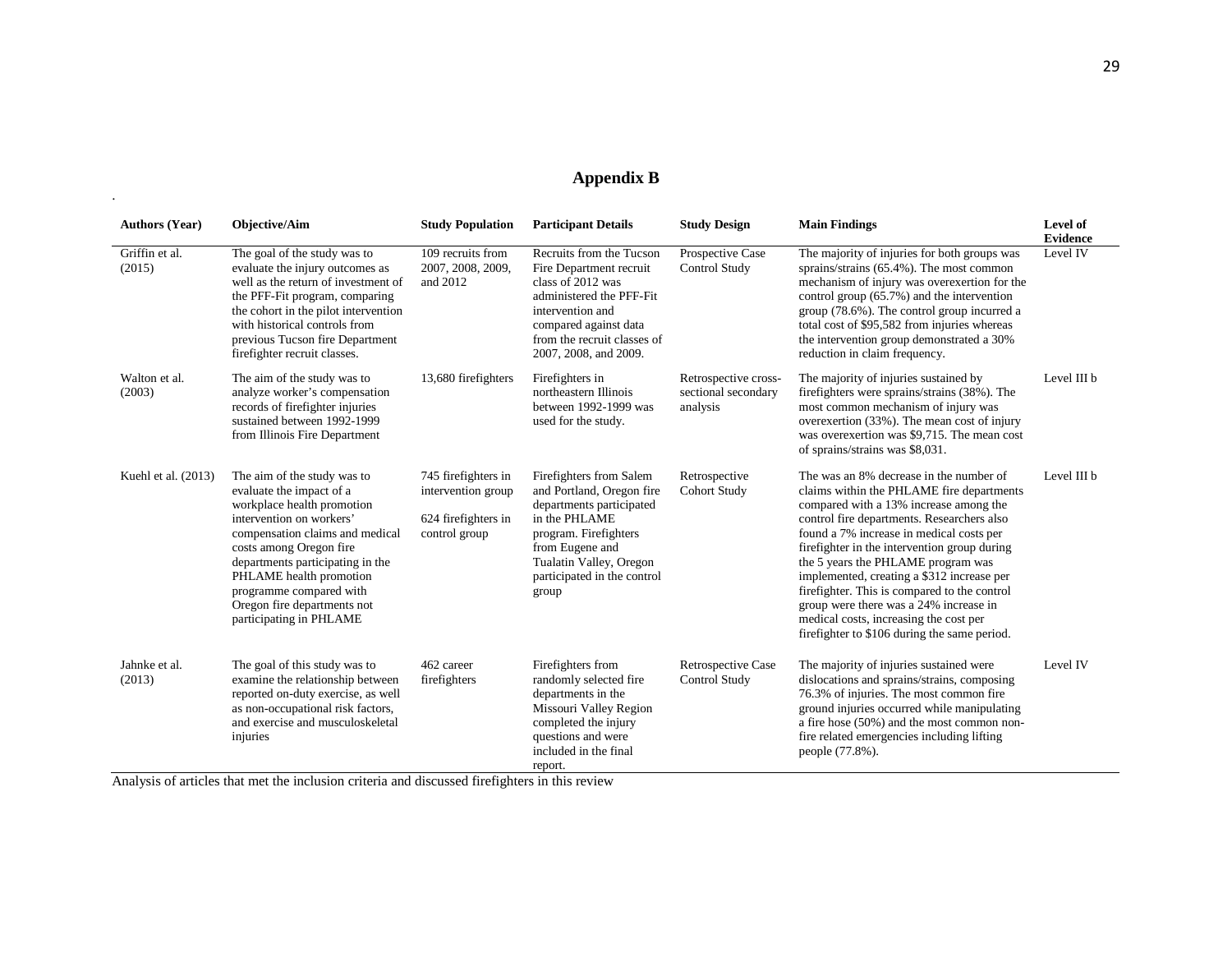## **Appendix C**

| <b>Authors (Year)</b>          | <b>Objective/Aim</b>                                                                                                                                                                                        | <b>Study Population</b>                                                                 | <b>Participant Details</b>                                                                                                                                                                                                        | <b>Study Design</b>           | <b>Main Findings</b>                                                                                                                                                                                                                                                                                                                                                                                                                                                                                                        | Level of<br><b>Evidence</b> |
|--------------------------------|-------------------------------------------------------------------------------------------------------------------------------------------------------------------------------------------------------------|-----------------------------------------------------------------------------------------|-----------------------------------------------------------------------------------------------------------------------------------------------------------------------------------------------------------------------------------|-------------------------------|-----------------------------------------------------------------------------------------------------------------------------------------------------------------------------------------------------------------------------------------------------------------------------------------------------------------------------------------------------------------------------------------------------------------------------------------------------------------------------------------------------------------------------|-----------------------------|
| Reichard &<br>Jackson $(2010)$ | The aim of this study was to<br>analyze the nonfatal injuries<br>sustained by firefighters, police,<br>and EMS seen in emergency<br>departments between 2000-2001.                                          | 21,900 EMS<br>personnel<br>37,300 firefighters<br>64,800 law<br>enforcement<br>officers | The author used the<br>National Institute for<br>Occupational Safety and<br>Health database to collect<br>the data regarding work-<br>related injuries that were<br>treated in 24 hour<br>emergency departments<br>across the US. | Retrospective<br>Cohort Study | The majority of injuries sustained by<br>firefighters were sprains/strains (33%) which<br>commonly affected the lower trunk (23%).<br>The primary mechanism of injury for<br>firefighters was caused by bodily motions,<br>referring to overexertion or pushing the body<br>beyond its normal limits (51%). The majority<br>of injuries sustained by police officers were<br>sprains/strains (34%) which commonly<br>affected the lower trunk (19%). The most<br>common mechanism of injury was bodily<br>motions $(47%)$ . | Level IV                    |
| Lentz et al. $(2018)$          | The goal of this study was to<br>systematically review existing<br>literature to examine the<br>relationship between fitness and<br>work-related musculoskeletal<br>injury amongst emergency<br>responders. |                                                                                         | The author found 16<br>articles that were usable<br>for the review after<br>searching through<br>PubMed, CINAHL,<br>EMBASE, and<br>MEDLINE.                                                                                       | <b>Systematic Review</b>      | The authors found 11 articles to include in<br>the review after performing an electronic<br>search of MEDLINE, SportDiscus, CINAHL,<br>EMBASE, and Google Scholar. Throughout<br>their research, the authors identified that<br>firefighter injuries occur from 11.2 to 30.4<br>injuries per 100 firefighters in 1 year. Police<br>officer injuries occurred in every 22 injuries<br>per 100 officers in 1 year.                                                                                                            | Level IV                    |

Analysis of articles that met the inclusion criteria and discussed law enforcement officers and firefighters in this review.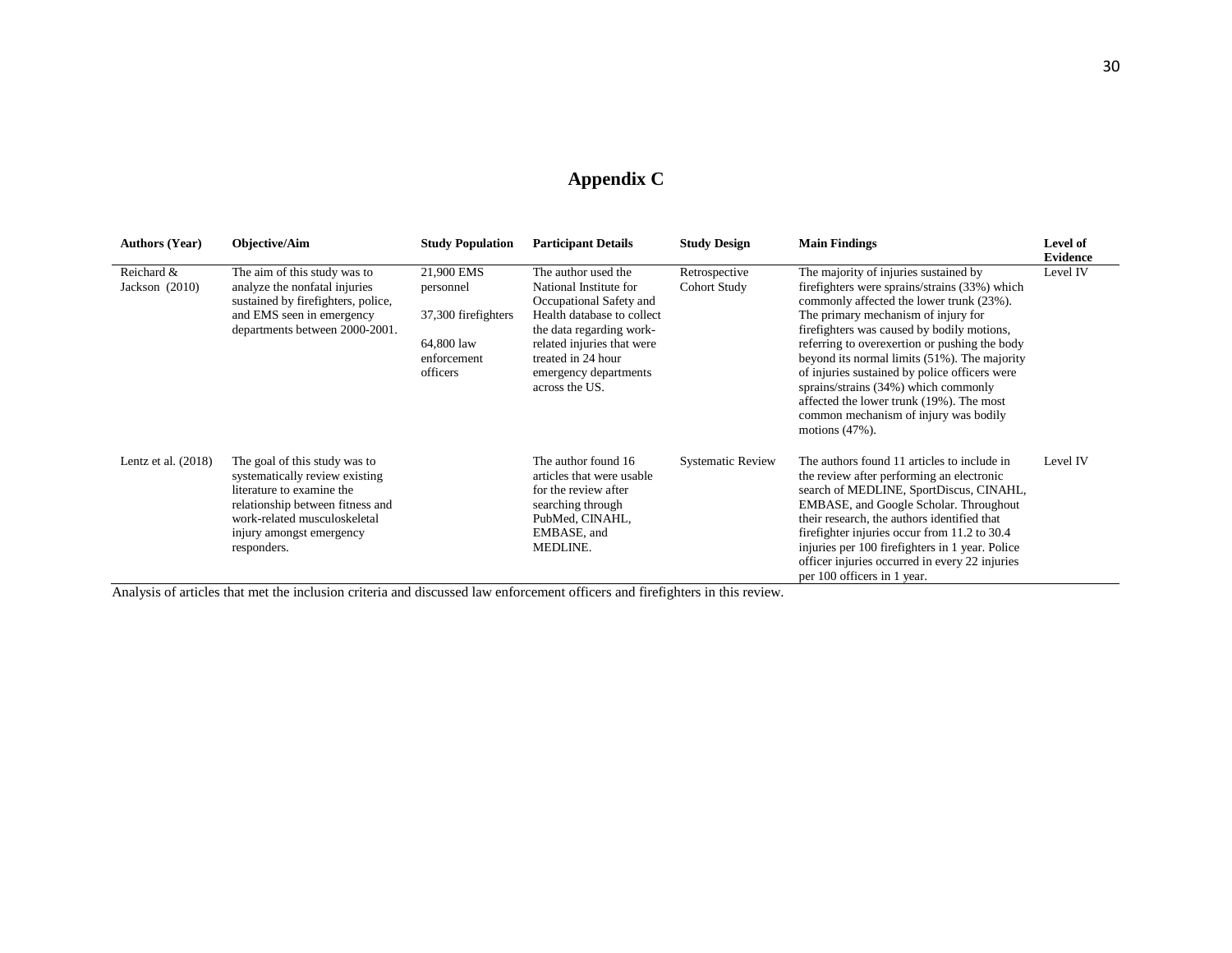## **Appendix D**

| <b>Authors (Year)</b>        | Objective/Aim                                                                                                                                                                                                                                                     | <b>Study Population</b>                                                                                                         | <b>Participant Details</b>                                                                                                                                                                                                                                                                                                      | <b>Study Design</b>                  | <b>Main Findings</b>                                                                                                                                                                                                                                                                                                                                                                                                                                                                              | Level of<br><b>Evidence</b> |
|------------------------------|-------------------------------------------------------------------------------------------------------------------------------------------------------------------------------------------------------------------------------------------------------------------|---------------------------------------------------------------------------------------------------------------------------------|---------------------------------------------------------------------------------------------------------------------------------------------------------------------------------------------------------------------------------------------------------------------------------------------------------------------------------|--------------------------------------|---------------------------------------------------------------------------------------------------------------------------------------------------------------------------------------------------------------------------------------------------------------------------------------------------------------------------------------------------------------------------------------------------------------------------------------------------------------------------------------------------|-----------------------------|
| Brandl &<br>Stroshine (2012) | The purpose of the study is to<br>examine the extent to which the<br>physical hazards of police work<br>have changed in the Milwaukee<br>Police Department between 1996-<br>1998 and 2006-2008.                                                                   | 1,713 law<br>enforcement<br>officers between<br>1996-1998<br>1,604 law<br>enforcement<br>officers between<br>2006-2008          | The author used injury<br>reports filed by sworn<br>officers employed by the<br>Milwaukee Police<br>Department in 2008 and<br>compared it to the same<br>population from 1996-<br>1998 and 2006-2008.                                                                                                                           | Retrospective<br><b>Cohort Study</b> | The most frequently reported injury was<br>sprain/strain between both 1996-1998<br>(17.5%) and 2006-2008 (22.7%). The most<br>common mechanism of injury was<br>attempting to control/arrest a subject for both<br>1996-1998 (42.9%) and (38.5%).                                                                                                                                                                                                                                                 | Level IV                    |
| Witt et al. (2018)           | The goal of this study was to<br>describe injuries among public<br>and private security and law<br>enforcement personnel and<br>identify the odds and differences<br>of awarded benefits between<br>public and private security and<br>law enforcement personnel. | Law enforcement<br>officers and<br>security officers in<br>the private and<br>public sector in<br>Kentucky between<br>2005-2015 | 3478 first reports of<br>injuries were identified in<br>security and law<br>enforcement personnel in<br>the public sector in<br>Kentucky between 2005-<br>2015. 899 first reports of<br>injuries were identified in<br>security and law<br>enforcement personnel in<br>the private sector in<br>Kentucky between 2005-<br>2015. | Retrospective<br><b>Cohort Study</b> | The primary injury sustained by security and<br>law enforcement personnel was<br>sprains/strains in both the private (37%) and<br>public (47%) sectors. The most commonly<br>injured area identified in security and law<br>enforcement personnel was the upper<br>extremities in the private (21%) and public<br>$(29\%)$ sectors.                                                                                                                                                               | Level IV                    |
| Boyce et al.<br>(1992)       | The purpose of this study was to<br>identify a relationship between<br>physical fitness and workers'<br>compensation claims amongst<br>police officers.                                                                                                           | 514 law<br>enforcement<br>officers                                                                                              | The participants were<br>officers of a large<br>metropolitan police<br>department in a major<br>southeastern city.                                                                                                                                                                                                              | Retrospective<br><b>Cohort Study</b> | This study found that those officers that fell<br>into fitness level 1 (the lowest) and fitness<br>level 5 (the highest) had the lowest number<br>of workers' compensation claims compared<br>to levels 2, 3, and 4. Officers with level 4<br>fitness displayed the highest mean workers'<br>compensation total per individual (\$484). It<br>also noted that a majority of the injuries<br>sustained by officers resulted from pursuing<br>and restraining non-compliant offenders<br>$(59\%)$ . | Level IV                    |
| Lyons et al. $(2017)$        | The aim of this study was to<br>critically appraise resent literature<br>regarding musculoskeletal injuries<br>within the law enforcement.                                                                                                                        |                                                                                                                                 | The author found 16<br>articles that were usable<br>for the review after<br>searching through                                                                                                                                                                                                                                   | <b>Systematic Review</b>             | The most common site of injury recorded by<br>four of the studies was the upper extremity<br>(32.95% to 43.42%). The most common<br>injury recorded by five of the studies was                                                                                                                                                                                                                                                                                                                    | Level IV                    |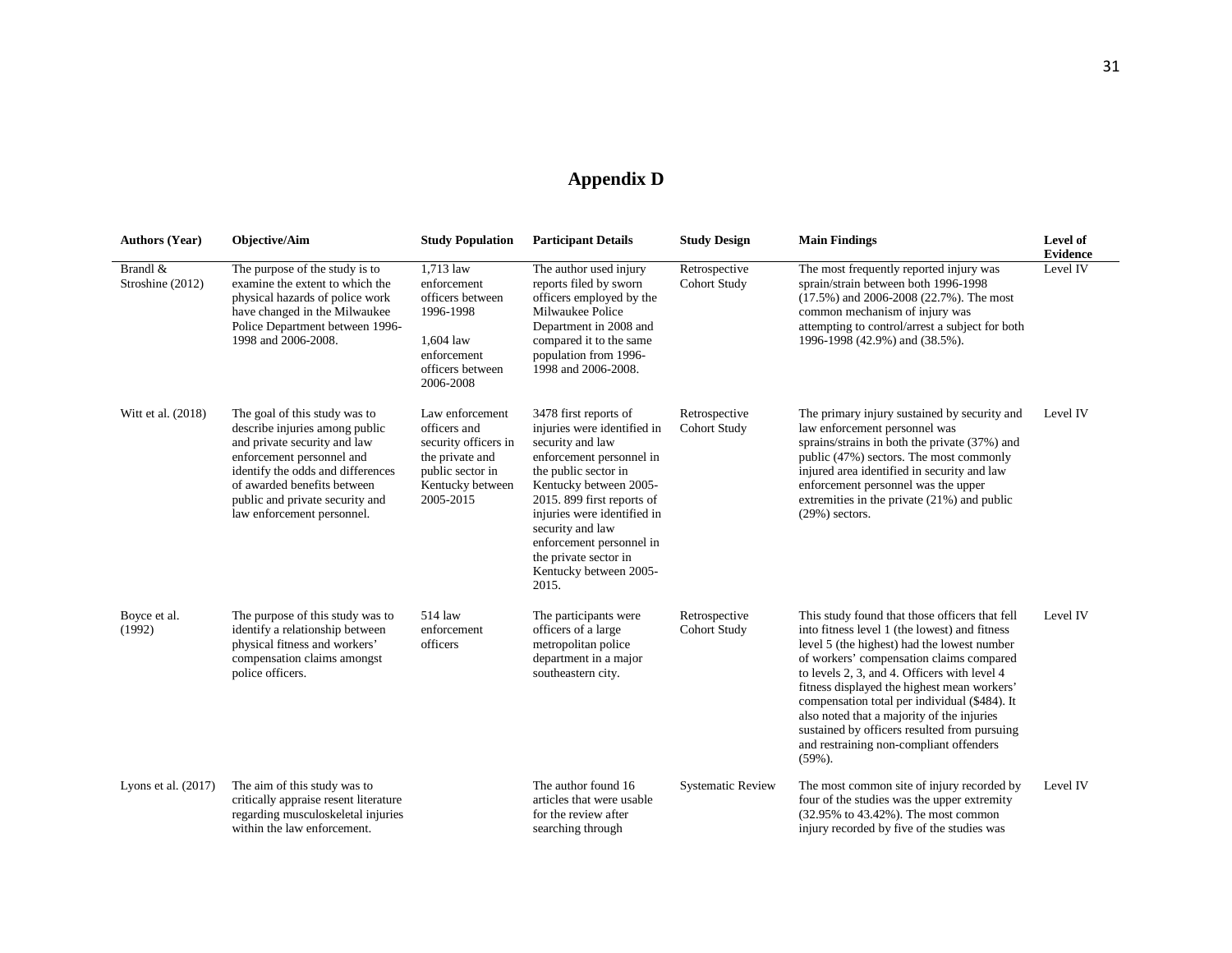| <b>Authors (Year)</b>            | <b>Objective/Aim</b>                                                                                                                                                                                                                                                                                                            | <b>Study Population</b>               | <b>Participant Details</b>                                                                                      | <b>Study Design</b>           | <b>Main Findings</b>                                                                                                                                                                                            | <b>Level of</b><br><b>Evidence</b> |
|----------------------------------|---------------------------------------------------------------------------------------------------------------------------------------------------------------------------------------------------------------------------------------------------------------------------------------------------------------------------------|---------------------------------------|-----------------------------------------------------------------------------------------------------------------|-------------------------------|-----------------------------------------------------------------------------------------------------------------------------------------------------------------------------------------------------------------|------------------------------------|
|                                  | profession to develop a profile of<br>the injuries experienced by the<br>population                                                                                                                                                                                                                                             |                                       | PubMed, CINAHL,<br>EMBASE, and<br>MEDLINE.                                                                      |                               | sprains/strains. (42.36% to 94.59%). The<br>most common mechanism of injury was<br>attempting to control/arrest a subject (31.5%)<br>$-61.67\%$ ).                                                              |                                    |
| Holloway-Beth et<br>al. $(2016)$ | The goal of this study was to<br>review workers' compensation<br>claim data from the Illinois<br>Worker's compensation<br>Commission to determine annual<br>cumulative claim rates for injuries<br>by police, determine common<br>mechanism of injuries, and<br>evaluate long-term impacts<br>related to workers' compensation. | 18,892 law<br>enforcement<br>officers | The author analyzed<br>workers 'compensation<br>data from 1980-2008 of<br>Illinois law enforcement<br>officers. | Retrospective<br>Cohort Study | The most common site of injury found in<br>municipal officers was the upper extremity<br>$(31\%)$ . The mean total monetary<br>compensation, including disability and<br>workers' compensation was \$19,363.82. | Level IV                           |

Analysis of articles that met the inclusion criteria and discussed law enforcement officers in this review.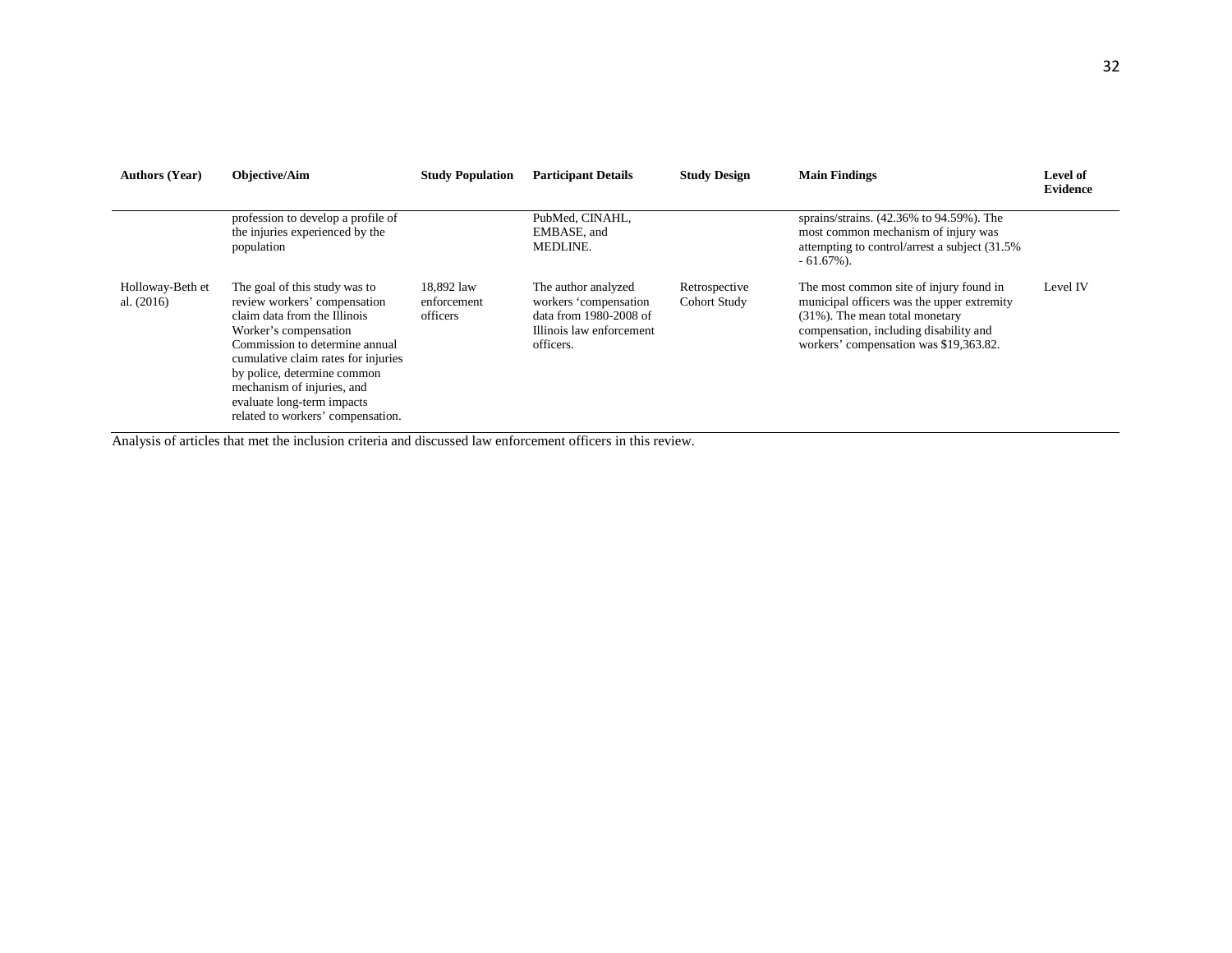#### **References**

- Alvar, B., Sell, K., and Deuster, P. (2017). NSCA's essentials of tactical strength and conditioning. In *NSCA's essentials of tactical strength and conditioning.* (pp. 515- 527). Human Kinetics.
- BOC standards of professional practice. (2017, October). Board of Certification for the Athletic Trainer.
- Bock, C., Stierli, M., Hinton, B., & Orr, R. (2016). The Functional Movement Screen as a predictor of police recruit occupational task performance. *J Bodyw Mov Ther, 20*(2), 310-315. doi:10.1016/j.jbmt.2015.11.006
- Boyce, R. W., Ciulla, S., Jones, G. R., Boone, E. L., Elliott, S. M., & Combs, C. S. (2008). Muscular strength and body composition comparison between the Charlotte-Mecklenburg Fire and Police Departments. *International Journal of Exercise Science, 1*(3), 5.
- Brandl, S. G., & Stroshine, M. S. (2012). The physical hazards of police work revisited. doi:10.1177\_1098611112447757
- Brawley, S., Fairbanks, K., Nguyen, W., Blivin, S., & Frantz, E. (2012). Sports medicine training room clinic model for the military. *Military Medicine, 177*(2), 135-138.
- Burke, N. (2015). Reducing law enforcement medical costs: Utilizing the sports medicine model. *The Police Chief*.

Clarivate Analytics (2018). EndNote (Version X9). Available from https://endnote.com/

Griffin, S. C., Regan, T. L., Harber, P., Lutz, E. A., Hu, C., Peate, W. F., & Burgess, J. L. (2016). Evaluation of a fitness intervention for new firefighters: injury reduction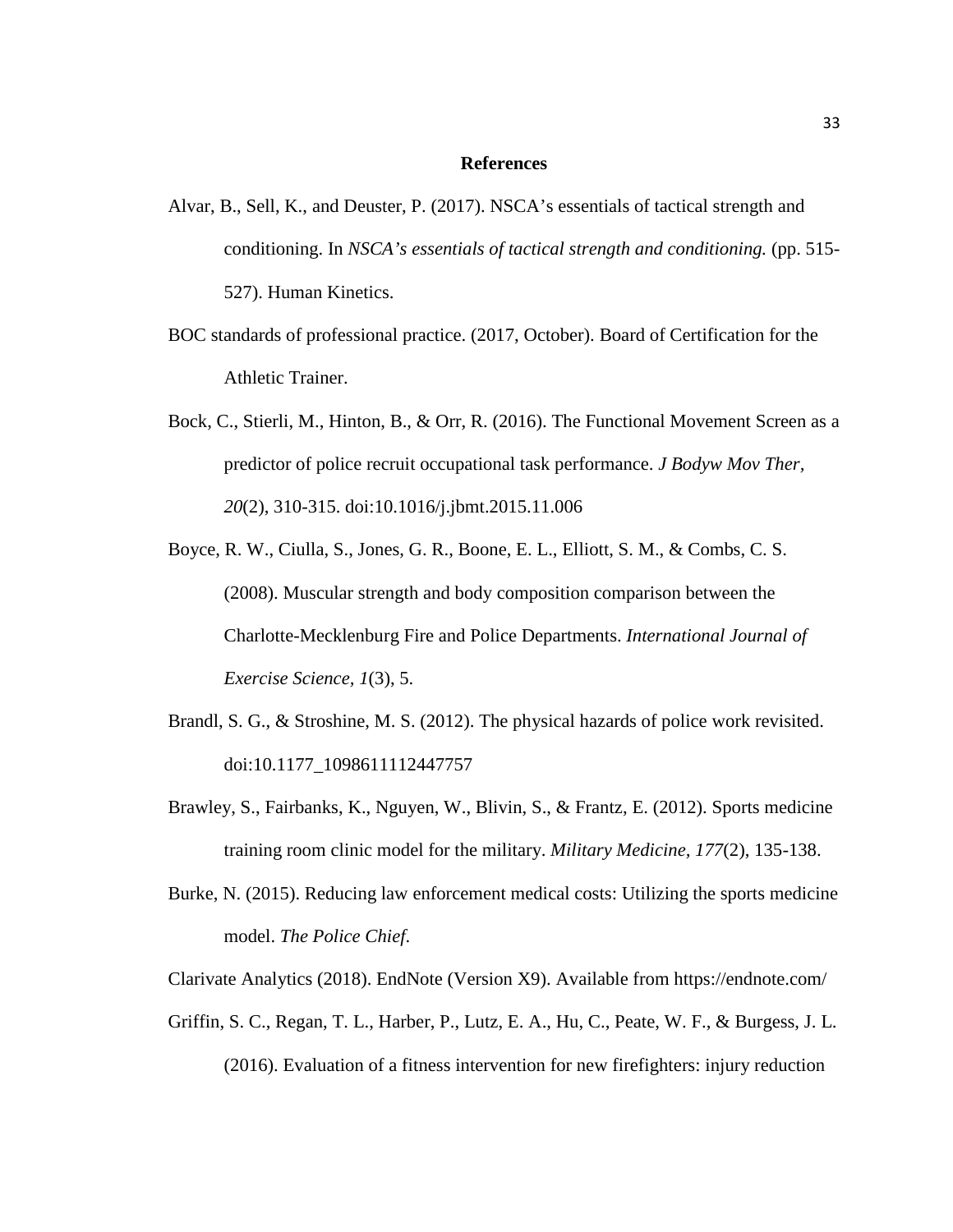and economic benefits. *Injury Prevention, 22*(3), 181-188.

doi:10.1136/injuryprev-2015-041785

- Hanak.M. **,** & Menapace, K. (1992). Industrial athletes. *Occupational Health and Safety, 61*(5).
- Hillman, S., & Perrin, D. (n.d.). *Core concepts in athletic training and therapy.* Human Kinetics.
- Holloway-Beth, A., Forst, L., Freels, S., Brandt-Rauf, S., & Friedman, L. (2016). Occupational injury surveillance among law enforcement officers using workers' compensation data, Illinois 1980 to 2008. *Journal of Occupational and Environmental Medicine, 58*(6), 594-600. doi:10.1097/JOM.0000000000000708
- Jahnke, S. A., Poston, W. S. C., Haddock, C. K., & Jitnarin, N. (2013). Injury among a population based sample of career firefighters in the central USA. *Injury Prevention.* doi:10.1136/injuryprev-2012-040662
- Kilpatrick, D. (2016). Athletic trainers: A new hope for firefighter recovery. *Fire Engineering*.
- Kuehl, K. S., Elliot, D. L., Goldberg, L., Moe, E. L., Perrier, E., & Smith, J. (2013). Economic benefit of the PHLAME wellness programme on firefighter injury. *Occupational Medicine (Lond), 63*(3), 203-209. doi:10.1093/occmed/kqs232
- Larson, M., Renier, C., & Konowalchuk, B. (2011). Reducing lost workdays after workrelated injuries: The utilization of athletic trainers in health system transitional work program. *Journal of Environmental Medicine, 53*(10), 1199- 1204.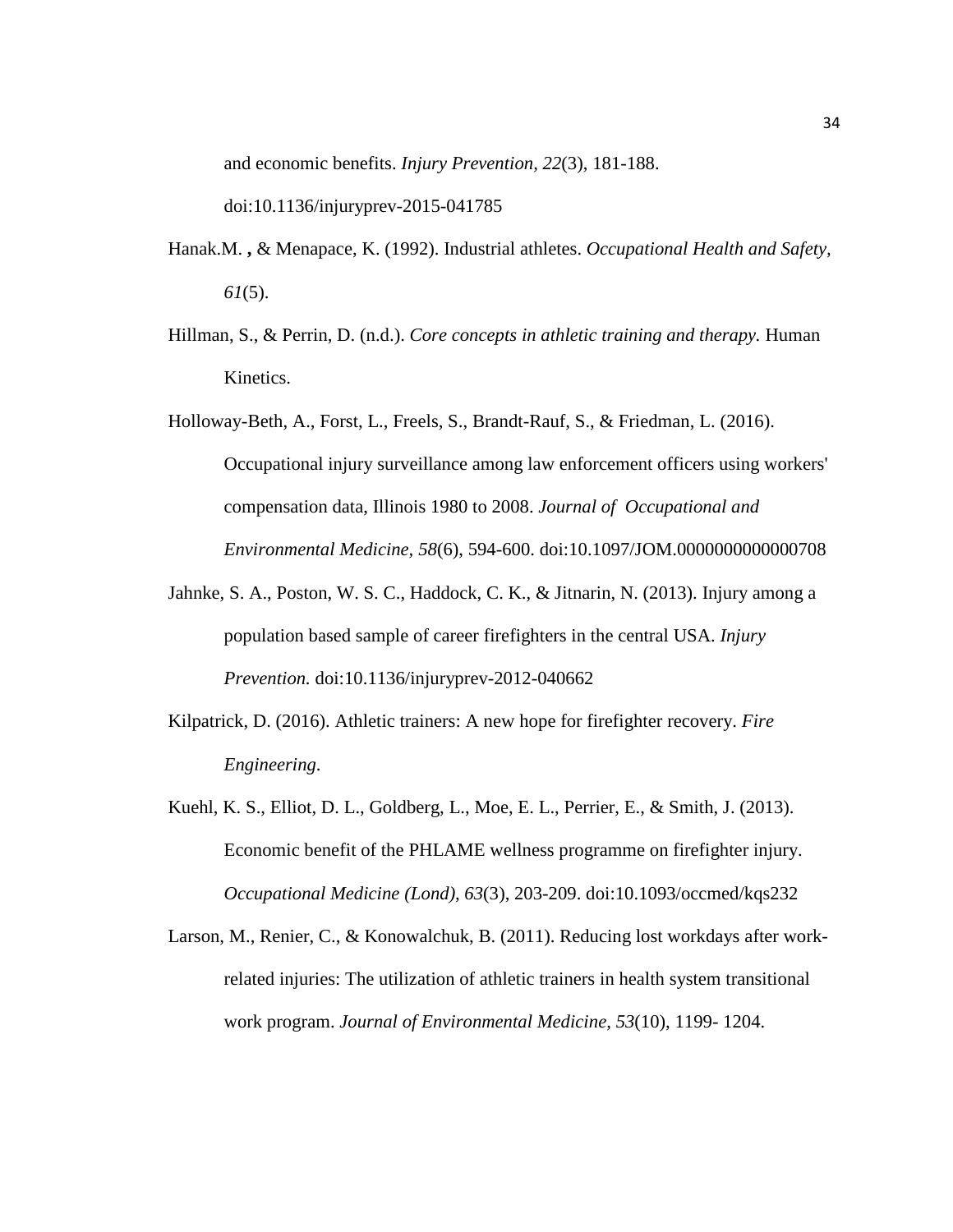- LaTourrette, T., Loughran, D., & Seabury, S. (2008). Occupational safety and health for public safety employees: Assessing the evidence and the implications for public policy. *Institute for Civil Justice and Infrastructure, Safety and Environment.*
- Lentz, L., Randall, J. R., Gross, D. P., Senthilselvan, A., & Voaklander, D. (2019). The relationship between physical fitness and occupational injury in emergency responders: A systematic review. *American Journal of Industrial Medicine, 62*(1), 3-13. doi:10.1002/ajim.22929
- Lyons, K., Radburn, C., Orr, R., & Pope, R. (2017). A profile of injuries sustained by law enforcement officers: A critical review. *International Journal of Environmental Research and Public Health, 14*(2). doi:10.3390/ijerph14020142
- Misra, A. (2014, March 17). Common sports injuries: incidence and average charges. Department of Health and Human Services.
- Prentice, W. (2014). Principles of athletic training. In *Principles of athletic training*  (15th.ed., pp. 245-243). McGraw Hill.
- Reichard, A. A., & Jackson, L. L. (2010). Occupational injuries among emergency responders. *American Journal of Industrial Medicine, 53*(1), 1-11. doi:10.1002/ajim.20772
- Seabury, S. A., & McLaren, C. F. (2012). The frequency, severity, and economic consequences of musculoskeletal injuries to firefighters in California. *Rand Health Quarterly, 2*(3), 4.